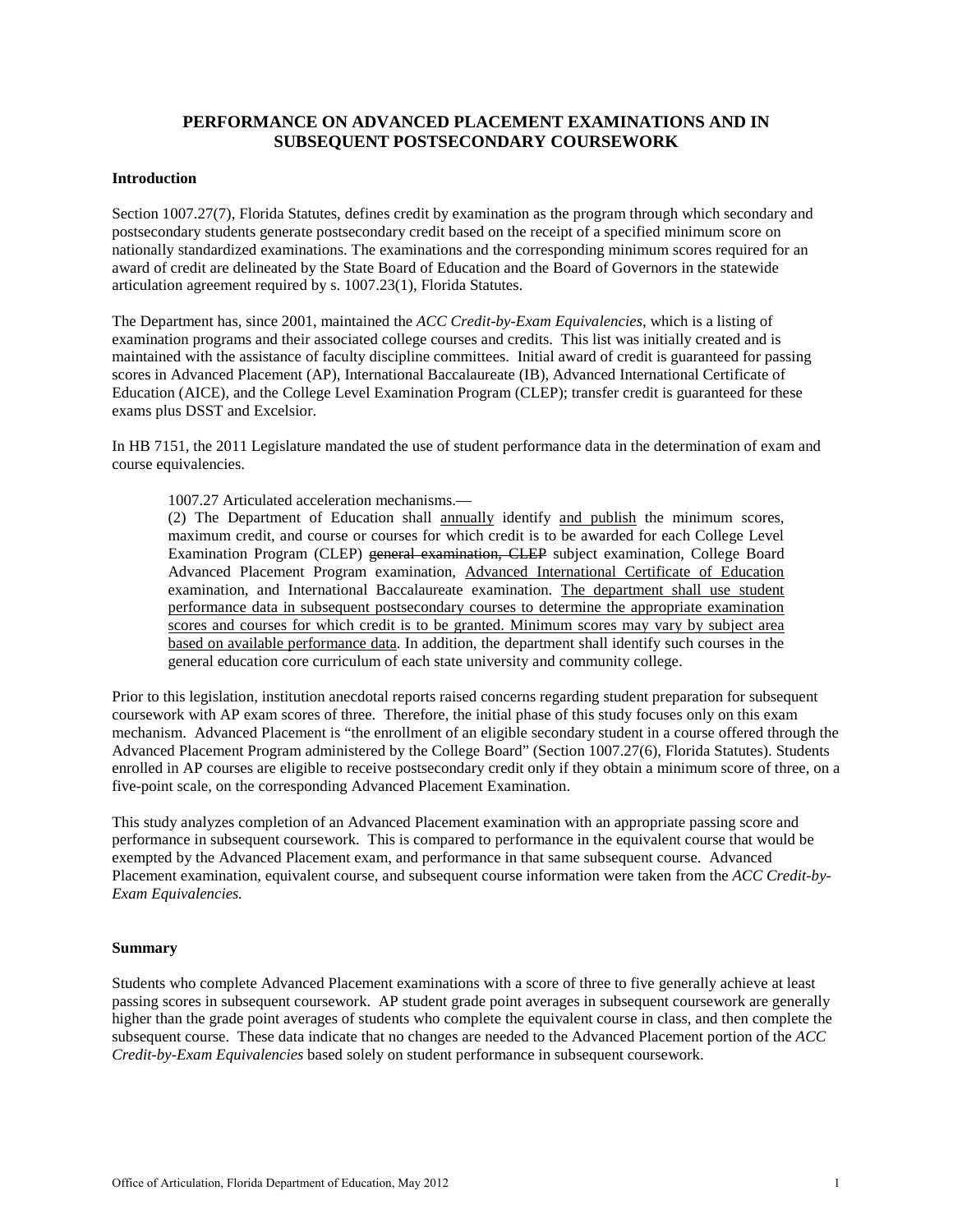#### **Method**

- (1) The source for the Advanced Placement and course taking data was the Education Data Warehouse in the Department of Education. This file composed of:
	- 1) Cohorts = 0607, 0708, 0809 FTIC SUS and CC students who graduated from a Florida high school
	- 2) All AP, IB and AICE exam scores for the cohorts (AP tests in the cohorts ranged from those taken between 1995 and 2009 (inclusive)
	- 3) Demographics for the cohorts
	- 4) High school (district and school) and postsecondary institutions enrolled
	- 5) All postsecondary courses and grades through the most current (including any DE courses taken during HS)
	- 6) HS graduation date and HS awards
	- 7) HS GPA
	- 8) Highest college admission subtest scores (all available sources)

*Not all data elements were used in the study*

- (2) Subsequent coursework was limited to those courses taken within two years (nine terms) of the Advanced Placement examination or the equivalent course. For AP exams this would include 79% of the subsequent coursework. The range of postsecondary coursework was from 8 years before the exam to 15 years after the exam.
- (3) High school grade point averages were grouped into categories:

0-1.999 2.000-2.499 2.500-2.999 3.000-3.499 3.500-4.000

(4) Grades were reported as letter grades. For the purposes of GPA calculations these letter grades were translated into numeric grades. Some grades do not affect the GPA, and were left out of the analysis.

| Letter<br>Grade | Grade<br>Points |                | Letter Grade            | Grade<br>Points |              | Letter Grade        | Grade<br>Points | Letter Grade |                     | Grade<br>Points |
|-----------------|-----------------|----------------|-------------------------|-----------------|--------------|---------------------|-----------------|--------------|---------------------|-----------------|
| A               |                 |                |                         |                 |              |                     |                 |              |                     |                 |
|                 | 4.00            | AU             | Audit                   | N/A             | M            | No Grade Awarded    | N/A             | <b>WC</b>    | Withdrawn           | N/A             |
| $A-$            | 3.75            | DR             | Withdrawn               | N/A             | N            | No Grade Awarded    | N/A             | <b>WD</b>    | Withdrawn           | N/A             |
| $B+$            | 3.25            | E              | Fail/Unsatisfactory     | 0.00            | $N^*$        | No Grade Awarded    | N/A             | WF           | Fail/Unsatisfactory | 0.00            |
| $\mathbf B$     | 3.00            | EC             | <b>Exemption Credit</b> | N/A             | NC           | Other               | N/A             | WI           | Withdrawn           | N/A             |
| $B -$           | 2.75            | <b>ED</b>      | Other                   | N/A             | NG           | No Grade Awarded    | 0.00            | <b>WM</b>    | Withdrawn           | N/A             |
| $C+$            | 2.25            | F <sub>0</sub> | Fail/Unsatisfactory     | 0.00            | <b>NR</b>    | No Grade Awarded    | N/A             | <b>WP</b>    | Withdrawn           | N/A             |
| $\mathsf{C}$    | 2.00            | FA             | Other                   | N/A             | $\mathbf{P}$ | Pass                | 2.00            | <b>WR</b>    | Withdrawn           | N/A             |
| $C-$            | 1.75            | I              | Fail/Unsatisfactory     | 0.00            | <b>PR</b>    | Other               | N/A             | X            | Audit               | N/A             |
| $D+$            | 1.25            | T*             | Incomplete              | N/A             | S            | Satisfactory        | 2.00            | XX           | Audit               | N/A             |
| D               |                 |                | International           |                 |              |                     |                 |              |                     |                 |
|                 | 1.00            | IB             | Baccalaureate           | N/A             | <b>TR</b>    | Other               | N/A             | Y            | Audit               | N/A             |
| $D-$            | 0.75            | IF             | Fail/Unsatisfactory     | 0.00            | U            | Fail/Unsatisfactory | 0.00            | <b>YYY</b>   | Audit               | N/A             |
| $\mathbf F$     |                 |                |                         |                 |              |                     |                 |              | Continuing          |                 |
|                 | 0.00            | IN             | Incomplete              | N/A             | W            | Withdrawn           | N/A             | Z            | Registration        | N/A             |
|                 |                 |                |                         |                 |              |                     |                 | ZR           | Audit               | N/A             |
|                 |                 |                |                         |                 |              |                     |                 | ZZ           | Audit               | N/A             |

(5) Course repeats were not included in the analysis of performance on specific courses. In the case of course repeats for either the matched initial or subsequent course: for the initial course only the last attempt was included in the analysis, for the subsequent course only the first attempt was included in the analysis.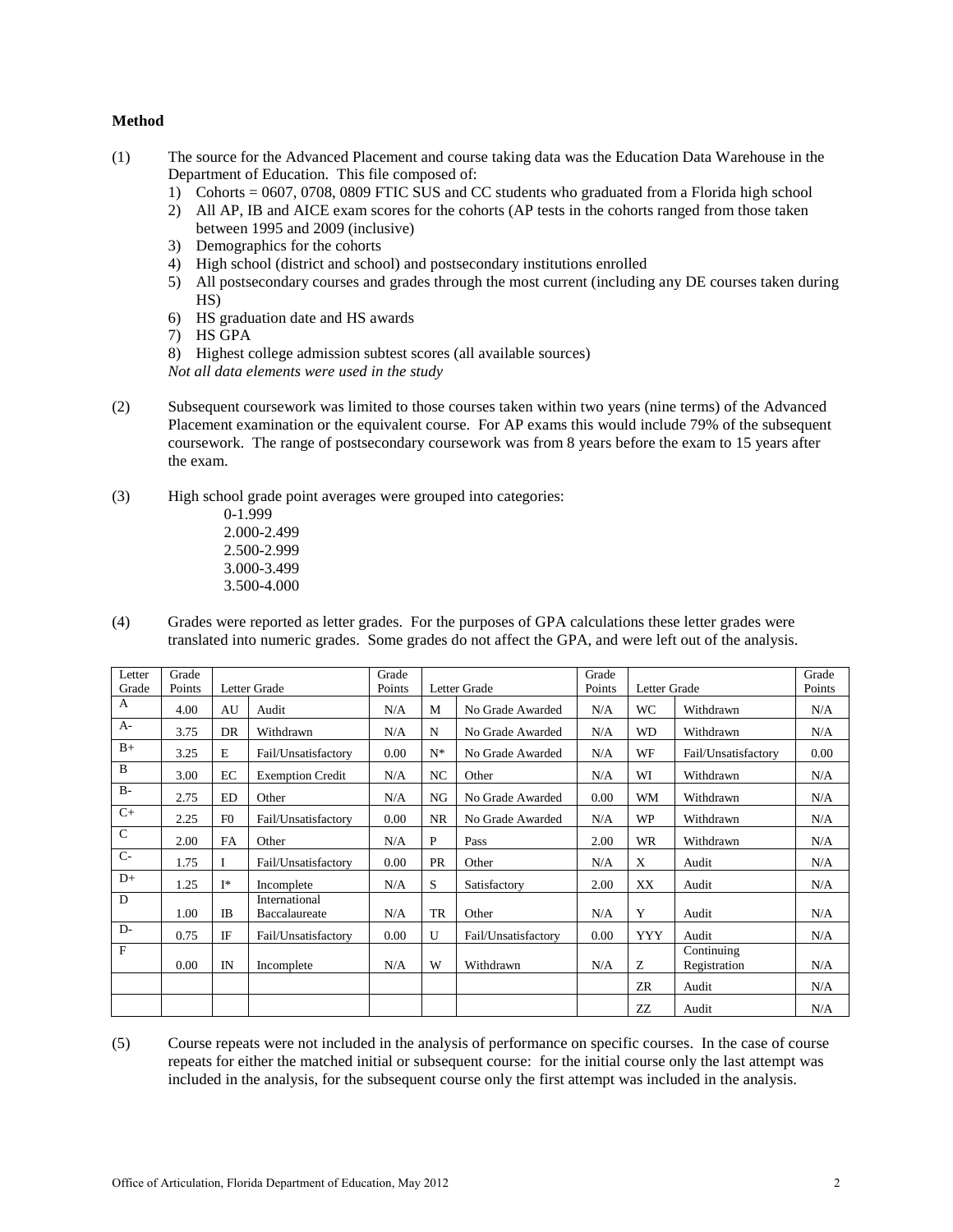- (6) Each summary table displays advanced placement exam scores and/or course grade point averages. In many instances there were relatively few students who moved from the AP examination to the subsequent course. Therefore, in each case a test for ranked data (Mann-Whitney U) was performed for the differences in subsequent course grade point averages between the students with the appropriate passing score on the AP examination and those completing the equivalent course.
- (7) Detailed data tables break down exam scores and course grade point averages by high school student cumulative grade point averages and in which sector the subsequent course was completed.

### **AP CALCULUS AB**

Exam and course information from the *ACC Credit-by-Exam Equivalencies*

| Exam        | <b>AP Exam Score of 3</b>           | <b>AP Exam Score of 4</b> | <b>AP Exam Score of 5</b> |
|-------------|-------------------------------------|---------------------------|---------------------------|
| Calculus AB | <b>MAC X311</b><br>(min. 4 credits) | Same as 3                 | Same as 3                 |

#### --------------------------------------------------------**SUMMARY**--------------------------------------------------------

**Comparison of student performance for those completing AP Calculus AB (incl. BC subscore) with a score of 3-5 or MAC x311 "Calculus I" with a grade of A/B/C and later performance in MAC x312 "Calculus II"**

| AP Score 3 |          | AP Score 4 |            |          | AP Score 5 |              |              |
|------------|----------|------------|------------|----------|------------|--------------|--------------|
|            |          |            |            |          |            |              | <b>Total</b> |
| MAC x312   | MAC x312 | MAC x312   | MAC x312   | MAC x312 | MAC x312   | <b>Total</b> | <b>MAC</b>   |
| Count      | GPA      | Count      | <b>GPA</b> | Count    | <b>GPA</b> | Count        | $x312$ GPA   |
| 92         | $2.56^1$ | 102        | 2.83       | 91       | 3.14       | 285          | $2.84^{2}$   |

| MAC x311 Grade C |            | MAC x311 Grade B |            | MAC x311 Grade A |          |              |              |
|------------------|------------|------------------|------------|------------------|----------|--------------|--------------|
|                  |            |                  |            |                  |          |              | <b>Total</b> |
| MAC $x312$       | MAC x312   | MAC x312         | MAC $x312$ | MAC x312         | MAC x312 | <b>Total</b> | <b>MAC</b>   |
| Count            | <b>GPA</b> | Count            | <b>GPA</b> | Count            | GPA      | Count        | $x312$ GPA   |
| 2034             | . .80      | 2884             | 2.45       | 2840             | 3.21     | 7758         | $2.56^{12}$  |
| p > 0.05         |            |                  |            |                  |          |              |              |

*p > 0.05 2 p < 0.001*

----------------------------------------------------------------------------------------------------------------------------

**AP Calculus AB with scores of 3-5 and subsequent performance in MAC x312 "Calculus II," taken as next mathematics course within two years (nine terms).**

|                    |          |                 | Subsequent Course Taken in Florida College System      |                 |                 |            |       |                  |
|--------------------|----------|-----------------|--------------------------------------------------------|-----------------|-----------------|------------|-------|------------------|
| AP Score           |          | AP Score 3      |                                                        | AP Score 4      |                 | AP Score 5 |       |                  |
|                    | MAC x312 | <b>MAC x312</b> | <b>MAC x312</b>                                        | <b>MAC x312</b> | <b>MAC x312</b> | MAC x312   | Total | <b>Total MAC</b> |
| <b>HS GPA</b>      | Count    | <b>GPA</b>      | Count                                                  | <b>GPA</b>      | Count           | <b>GPA</b> | Count | $x312$ GPA       |
| 2.000-2.499        | 2        | 2.00            |                                                        |                 |                 |            | 2     | 2.00             |
| 2.500-2.999        | 6        | 2.67            | 3                                                      | 1.67            | 2               | 2.00       | 11    | 2.27             |
| 3.000-3.499        | 9        | 1.67            | $\mathcal{R}$                                          | 2.00            | 6               | 2.17       | 18    | 1.89             |
| 3.500-4.000        | 10       | 3.40            | $\mathbf{3}$                                           | 3.33            | $\overline{ }$  | 3.57       | 20    | 3.45             |
| <b>Grand Total</b> | 27       | 2.56            | 9                                                      | 2.33            | 15              | 2.80       | 51    | 2.59             |
|                    |          |                 | Subsequent Course Taken in the State University System |                 |                 |            |       |                  |
| AP Score           |          | AP Score 3      |                                                        | AP Score 4      |                 | AP Score 5 |       |                  |
|                    | MAC x312 | MAC x312        | MAC x312                                               | <b>MAC x312</b> | <b>MAC x312</b> | MAC x312   | Total | <b>Total MAC</b> |
| <b>HS GPA</b>      | Count    | <b>GPA</b>      | Count                                                  | <b>GPA</b>      | Count           | <b>GPA</b> | Count | $x312$ GPA       |
| 2.500-2.999        | 5.       | 1.55            | 8                                                      | 1.38            |                 | 3.00       | 14    | 1.55             |
| 3.000-3.499        | 16       | 2.11            | 28                                                     | 2.46            | 13              | 2.42       | 57    | 2.36             |
| 3.500-4.000        | 43       | 2.81            | 56                                                     | 3.30            | 59              | 3.37       | 158   | 3.19             |
| NA.                |          | 4.00            |                                                        | 2.25            | 3               | 3.42       | 5     | 3.30             |
| <b>Grand Total</b> | 65       | 2.56            | 93                                                     | 2.87            | 76              | 3.21       | 234   | 2.89             |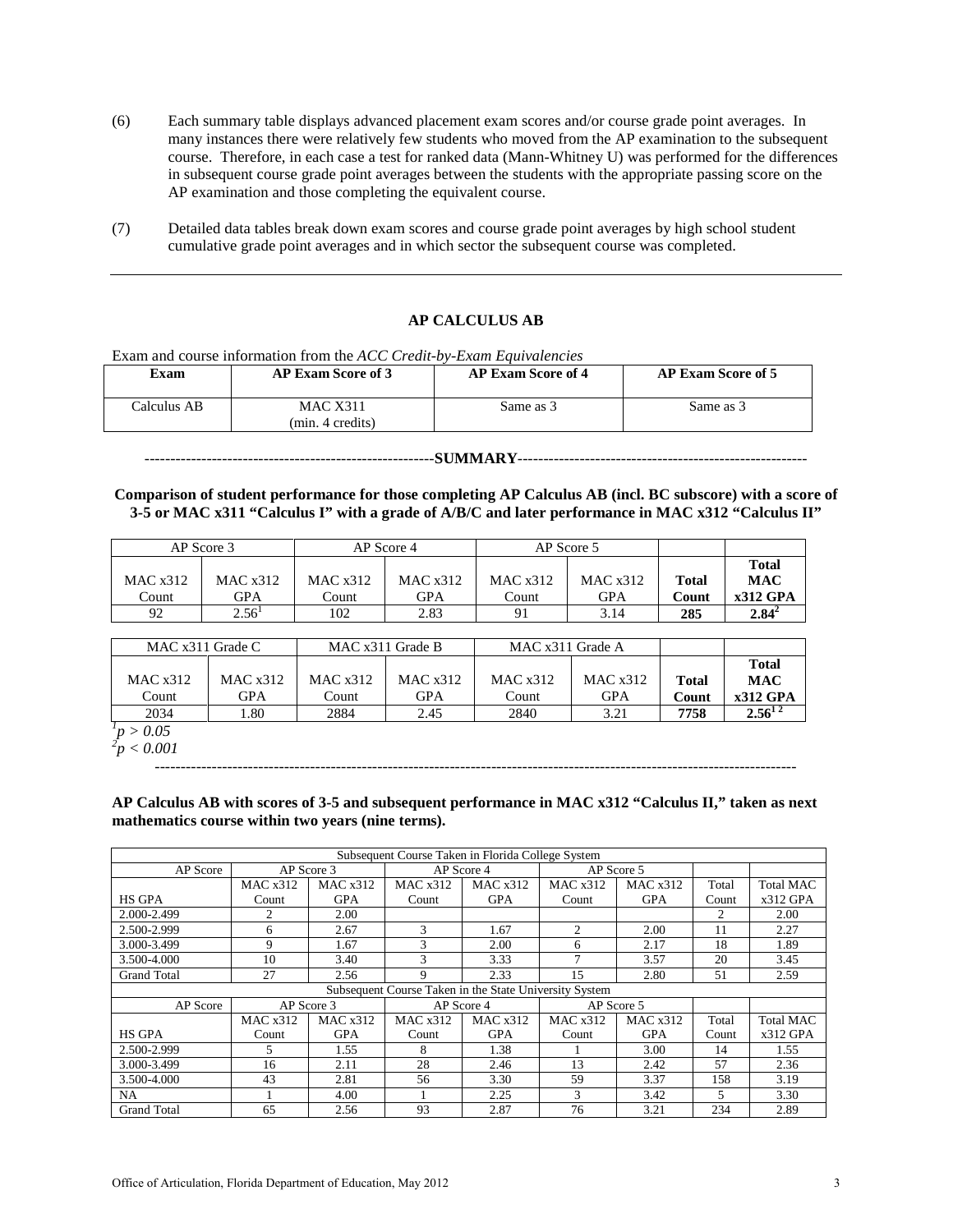|                    | <b>Grand Total</b> |            |          |            |          |            |       |                  |  |  |  |  |
|--------------------|--------------------|------------|----------|------------|----------|------------|-------|------------------|--|--|--|--|
| AP Score           | AP Score 3         |            |          | AP Score 4 |          | AP Score 5 |       |                  |  |  |  |  |
|                    | MAC x312           | MAC x312   | MAC x312 | MAC x312   | MAC x312 | MAC x312   | Total | <b>Total MAC</b> |  |  |  |  |
| <b>HS GPA</b>      | Count              | <b>GPA</b> | Count    | <b>GPA</b> | Count    | <b>GPA</b> | Count | x312 GPA         |  |  |  |  |
| 2.000-2.499        |                    | 2.00       |          |            |          |            |       | 2.00             |  |  |  |  |
| 2.500-2.999        |                    | 2.16       |          | 1.45       |          | 2.33       | 25    | 1.87             |  |  |  |  |
| 3.000-3.499        | 25                 | 1.95       | 31       | 2.42       | 19       | 2.34       | 75    | 2.24             |  |  |  |  |
| 3.500-4.000        | 53                 | 2.92       | 59       | 3.31       | 66       | 3.39       | 178   | 3.22             |  |  |  |  |
| NA                 |                    | 4.00       |          | 2.25       |          | 3.42       |       | 3.30             |  |  |  |  |
| <b>Grand Total</b> | 92                 | 2.56       | 102      | 2.83       | 91       | 3.14       | 285   | 2.84             |  |  |  |  |

# **MAC x311 "Calculus I" with grade of A/B/C and subsequent performance in MAC x312 "Calculus II" taken within two years (nine terms)**

|                                                        |                  |            |                  | Subsequent Course Taken in Florida College System |                  |            |       |            |  |  |
|--------------------------------------------------------|------------------|------------|------------------|---------------------------------------------------|------------------|------------|-------|------------|--|--|
|                                                        | MAC x311 Grade C |            | MAC x311 Grade B |                                                   | MAC x311 Grade A |            |       |            |  |  |
|                                                        |                  |            |                  |                                                   |                  |            |       | Total      |  |  |
|                                                        | MAC x312         | MAC x312   | MAC x312         | MAC x312                                          | MAC x312         | MAC x312   | Total | <b>MAC</b> |  |  |
| <b>HS GPA</b>                                          | Count            | <b>GPA</b> | Count            | <b>GPA</b>                                        | Count            | <b>GPA</b> | Count | x312 GPA   |  |  |
| $0-1.999$                                              | 7                | 1.86       | 21               | 2.86                                              | 23               | 3.55       | 51    | 3.03       |  |  |
| 2.000-2.499                                            | 44               | 1.55       | 51               | 1.82                                              | 49               | 3.14       | 144   | 2.19       |  |  |
| 2.500-2.999                                            | 177              | 1.70       | 199              | 2.37                                              | 165              | 2.96       | 541   | 2.33       |  |  |
| 3.000-3.499                                            | 315              | 1.87       | 376              | 2.34                                              | 341              | 2.92       | 1032  | 2.39       |  |  |
| 3.500-4.000                                            | 112              | 2.05       | 287              | 2.54                                              | 448              | 3.37       | 847   | 2.92       |  |  |
| blank                                                  | $\overline{2}$   | 3.00       | 3                | 3.00                                              | 7                | 3.29       | 12    | 3.17       |  |  |
| <b>Grand Total</b>                                     | 657              | 1.84       | 937              | 2.39                                              | 1033             | 3.15       | 2627  | 2.55       |  |  |
| Subsequent Course Taken in the State University System |                  |            |                  |                                                   |                  |            |       |            |  |  |
|                                                        | MAC x311 Grade C |            | MAC x311 Grade B |                                                   | MAC x311 Grade A |            |       |            |  |  |
|                                                        |                  |            |                  |                                                   |                  |            |       | Total      |  |  |
|                                                        | MAC x312         | MAC x312   | MAC x312         | MAC x312                                          | MAC x312         | MAC x312   | Total | <b>MAC</b> |  |  |
| <b>HS GPA</b>                                          | Count            | <b>GPA</b> | Count            | <b>GPA</b>                                        | Count            | <b>GPA</b> | Count | x312 GPA   |  |  |
| $0-1.999$                                              | 9                | 1.58       | 15               | 2.18                                              | 26               | 3.25       | 50    | 2.63       |  |  |
| 2.000-2.499                                            | 18               | 1.61       | 8                | 1.72                                              | 9                | 3.22       | 35    | 2.05       |  |  |
| 2.500-2.999                                            | 200              | 1.29       | 181              | 1.96                                              | 67               | 2.91       | 448   | 1.80       |  |  |
| 3.000-3.499                                            | 608              | 1.67       | 676              | 2.28                                              | 434              | 2.88       | 1718  | 2.22       |  |  |
| 3.500-4.000                                            | 539              | 2.09       | 1061             | 2.70                                              | 1268             | 3.39       | 2868  | 2.89       |  |  |
| blank                                                  | 3                | 2.75       | 6                | 2.38                                              | 3                | 3.92       | 12    | 2.85       |  |  |
| <b>Grand Total</b>                                     | 1377             | 1.78       | 1947             | 2.48                                              | 1807             | 3.25       | 5131  | 2.56       |  |  |
|                                                        |                  |            |                  | <b>Grand Total</b>                                |                  |            |       |            |  |  |
|                                                        | MAC x311 Grade C |            | MAC x311 Grade B |                                                   | MAC x311 Grade A |            |       |            |  |  |
|                                                        |                  |            |                  |                                                   |                  |            |       | Total      |  |  |
|                                                        | MAC x312         | MAC x312   | MAC x312         | MAC x312                                          | MAC x312         | MAC x312   | Total | <b>MAC</b> |  |  |
| <b>HS GPA</b>                                          | Count            | <b>GPA</b> | Count            | <b>GPA</b>                                        | Count            | <b>GPA</b> | Count | x312 GPA   |  |  |
| $0-1.999$                                              | 16               | 1.70       | 36               | 2.58                                              | 49               | 3.39       | 101   | 2.83       |  |  |
| 2.000-2.499                                            | 62               | 1.56       | 59               | 1.81                                              | 58               | 3.15       | 179   | 2.16       |  |  |
| 2.500-2.999                                            | 377              | 1.48       | 380              | 2.17                                              | 232              | 2.95       | 989   | 2.09       |  |  |
| 3.000-3.499                                            | 923              | 1.74       | 1052             | 2.30                                              | 775              | 2.90       | 2750  | 2.28       |  |  |
| 3.500-4.000                                            | 651              | 2.09       | 1348             | 2.67                                              | 1716             | 3.38       | 3715  | 2.90       |  |  |
| blank                                                  | 5                | 2.85       | 9                | 2.58                                              | 10               | 3.48       | 24    | 3.01       |  |  |
| <b>Grand Total</b>                                     | 2034             | 1.80       | 2884             | 2.45                                              | 2840             | 3.21       | 7758  | 2.56       |  |  |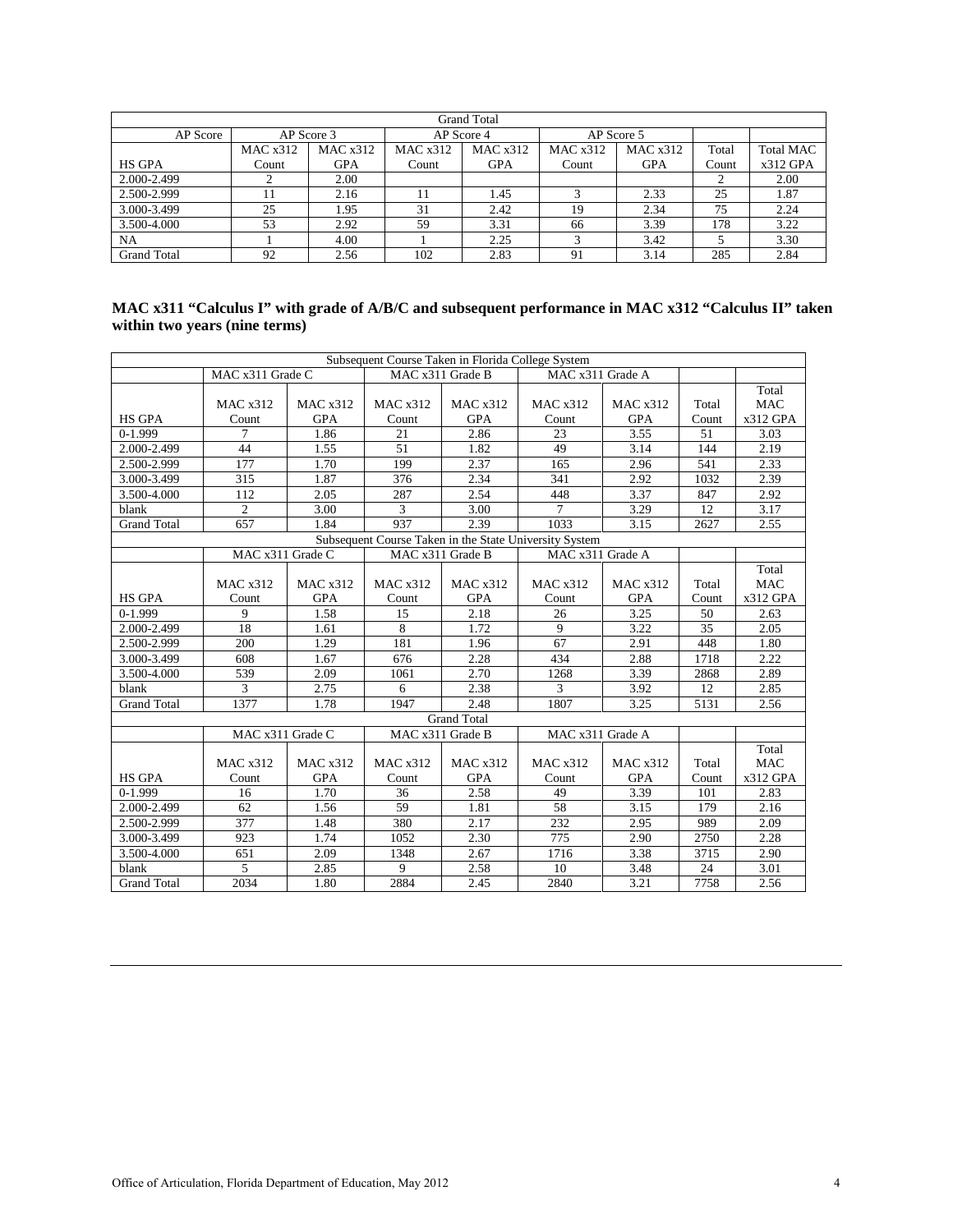### **AP CALCULUS BC**

| Exam        | <b>AP Exam Score of 3</b>           | <b>AP Exam Score of 4</b>                 | <b>AP Exam Score of 5</b> | Comments                                                                                                                                                                                              |
|-------------|-------------------------------------|-------------------------------------------|---------------------------|-------------------------------------------------------------------------------------------------------------------------------------------------------------------------------------------------------|
| Calculus BC | <b>MAC X311</b><br>(min. 4 credits) | MAC $X311$ and $X312$<br>(min. 8 credits) | Same as 4                 | The BC exam includes a<br>subscore for the AB portion of<br>the exam for Calculus AB credit.<br>Colleges should regard the<br>subscore on the BC exam the<br>same as an AP Calculus AB<br>Exam score. |

Exam and course information from the *ACC Credit-by-Exam Equivalencies*

--------------------------------------------------------**SUMMARY**--------------------------------------------------------

**Comparison of student performance for those completing AP Calculus BC with a score of 3 or MAC x311 "Calculus I" with a grade of A/B/C and later performance in MAC x312 "Calculus II"** 

| AP Score 3     |                   |  |  |  |  |  |
|----------------|-------------------|--|--|--|--|--|
| MAC x312 Count | MAC x312 GPA      |  |  |  |  |  |
| 33             | 2.78 <sup>1</sup> |  |  |  |  |  |

| MAC $x311$ Grade C |          | MAC x311 Grade B |            |            | MAC x311 Grade A |       |                   |
|--------------------|----------|------------------|------------|------------|------------------|-------|-------------------|
| MAC x312           | MAC x312 | MAC x312         | MAC x312   | MAC $x312$ | MAC $x312$       | Total | <b>Total MAC</b>  |
| Count              | GPA      | Count.           | <b>GPA</b> | Count      | GPA              | Count | $x312$ GPA        |
| 2034               | .80      | 2884             | 2.45       | 2840       | 3.21             | 7758  | 2.56 <sup>1</sup> |
| $\sim$ 0.0 $\sim$  |          |                  |            |            |                  |       |                   |

*1 p > 0.05*

### **Comparison of student performance for those completing AP Calculus BC with a score of 4-5 or MAC x312 "Calculus II" with a grade of A/B/C and later performance in MAC x313 "Calculus III"**

|                                | AP Score 4 | AP Score 5     |                |                    |                              |
|--------------------------------|------------|----------------|----------------|--------------------|------------------------------|
| MAC x313 Count<br>MAC x313 GPA |            | MAC x313 Count | MAC $x313$ GPA | <b>Total Count</b> | <b>Total MAC</b><br>x313 GPA |
| 16                             | 3.69       |                | 2.98           |                    | 3.17 <sup>1</sup>            |

| MAC $x312$ Grade C |          | MAC x312 Grade B |            | MAC x312 Grade A |            |                  |                   |
|--------------------|----------|------------------|------------|------------------|------------|------------------|-------------------|
| MAC x313           | MAC x313 | MAC x313         | MAC $x313$ | MAC x313         | MAC x313   | <b>Total MAC</b> | <b>Total MAC</b>  |
| Count              | GPA      | Count            | <b>GPA</b> | Dount:           | <b>GPA</b> | $x313$ Count     | $x313$ GPA        |
| 1502               | 2.07     | 2019             | 2.67       | 2049             | 3.33       | 5570             | 2.75 <sup>1</sup> |
| < 0.001            |          |                  |            |                  |            |                  |                   |

----------------------------------------------------------------------------------------------------------------------------

### **AP Calculus BC with score of 3 and subsequent performance in MAC x312 "Calculus II" as next mathematics course within two years**

| Subsequent Course Taken in Florida College System      |                |              |  |  |  |  |
|--------------------------------------------------------|----------------|--------------|--|--|--|--|
| <b>HS GPA</b>                                          | MAC x312 Count | MAC x312 GPA |  |  |  |  |
| 2.000-2.499                                            |                | 0.00         |  |  |  |  |
| 2.500-2.999                                            |                |              |  |  |  |  |
| 3.000-3.499                                            | 6              | 2.33         |  |  |  |  |
| 3.500-4.000                                            | $\overline{c}$ | 4.00         |  |  |  |  |
| <b>Grand Total</b>                                     | 10             | 2.44         |  |  |  |  |
| Subsequent Course Taken in the State University System |                |              |  |  |  |  |
| <b>HS GPA</b>                                          | MAC x312 Count | MAC x312 GPA |  |  |  |  |
| 2.500-2.999                                            |                | 2.75         |  |  |  |  |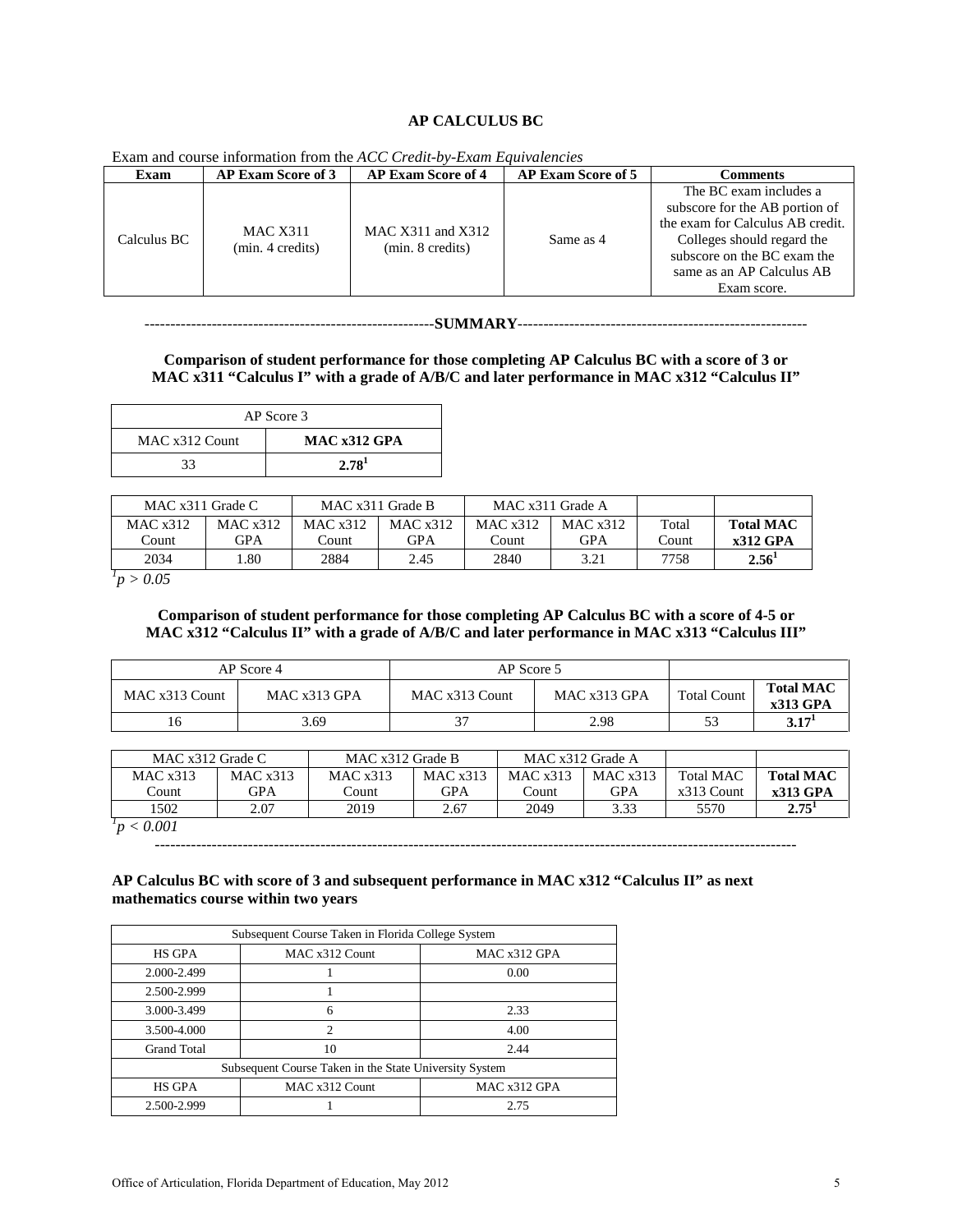| 3.000-3.499        | 9                  | 1.89         |
|--------------------|--------------------|--------------|
| 3.500-4.000        | 13                 | 3.54         |
| <b>Grand Total</b> | 23                 | 2.93         |
|                    | <b>Grand Total</b> |              |
| <b>HS GPA</b>      | MAC x312 Count     | MAC x312 GPA |
| 2.000-2.499        |                    | 0.00         |
| 2.500-2.999        | $\overline{c}$     | 2.75         |
| 3.000-3.499        | 15                 | 2.10         |
| 3.500-4.000        | 15                 | 3.61         |
| <b>Grand Total</b> | 33                 | 2.78         |

### **MAC x311 "Calculus I" with grade of A/B/C and subsequent performance in MAC x312 "Calculus II" as next mathematics course taken within two years (nine terms).**

| Subsequent Course Taken in Florida College System |                          |                 |                             |                                                        |                             |                  |                |                              |
|---------------------------------------------------|--------------------------|-----------------|-----------------------------|--------------------------------------------------------|-----------------------------|------------------|----------------|------------------------------|
|                                                   | MAC x311 Grade C         |                 |                             | MAC x311 Grade B                                       |                             | MAC x311 Grade A |                |                              |
| <b>HS GPA</b>                                     | <b>MAC x312</b><br>Count | MAC<br>x312 GPA | <b>MAC</b><br>x312<br>Count | <b>MAC</b><br>x312 GPA                                 | <b>MAC</b><br>x312<br>Count | MAC<br>x312 GPA  | Total<br>Count | <b>Total MAC</b><br>x312 GPA |
| $0-1.999$                                         | 7                        | 1.86            | 21                          | 2.86                                                   | 23                          | 3.55             | 51             | 3.03                         |
| 2.000-2.499                                       | 44                       | 1.55            | 51                          | 1.82                                                   | 49                          | 3.14             | 144            | 2.19                         |
| 2.500-2.999                                       | 177                      | 1.70            | 199                         | 2.37                                                   | 165                         | 2.96             | 541            | 2.33                         |
| 3.000-3.499                                       | 315                      | 1.87            | 376                         | 2.34                                                   | 341                         | 2.92             | 1032           | 2.39                         |
| 3.500-4.000                                       | 112                      | 2.05            | 287                         | 2.54                                                   | 448                         | 3.37             | 847            | 2.92                         |
| blank                                             | $\overline{c}$           | 3.00            | 3                           | 3.00                                                   | $\tau$                      | 3.29             | 12             | 3.17                         |
| <b>Grand Total</b>                                | 657                      | 1.84            | 937                         | 2.39                                                   | 1033                        | 3.15             | 2627           | 2.55                         |
|                                                   |                          |                 |                             | Subsequent Course Taken in the State University System |                             |                  |                |                              |
|                                                   | MAC x311 Grade C         |                 |                             | MAC x311 Grade B                                       |                             | MAC x311 Grade A |                |                              |
| <b>HS GPA</b>                                     | MAC x312<br>Count        | MAC<br>x312 GPA | <b>MAC</b><br>x312<br>Count | MAC<br>x312 GPA                                        | <b>MAC</b><br>x312<br>Count | MAC<br>x312 GPA  | Total<br>Count | <b>Total MAC</b><br>x312 GPA |
| $0-1.999$                                         | 9                        | 1.58            | 15                          | 2.18                                                   | 26                          | 3.25             | 50             | 2.63                         |
| 2.000-2.499                                       | 18                       | 1.61            | 8                           | 1.72                                                   | 9                           | 3.22             | 35             | 2.05                         |
| 2.500-2.999                                       | 200                      | 1.29            | 181                         | 1.96                                                   | 67                          | 2.91             | 448            | 1.80                         |
| 3.000-3.499                                       | 608                      | 1.67            | 676                         | 2.28                                                   | 434                         | 2.88             | 1718           | 2.22                         |
| 3.500-4.000                                       | 539                      | 2.09            | 1061                        | 2.70                                                   | 1268                        | 3.39             | 2868           | 2.89                         |
| blank                                             | 3                        | 2.75            | 6                           | 2.38                                                   | 3                           | 3.92             | 12             | 2.85                         |
| <b>Grand Total</b>                                | 1377                     | 1.78            | 1947                        | 2.48                                                   | 1807                        | 3.25             | 5131           | 2.56                         |
|                                                   |                          |                 | <b>Grand Total</b>          |                                                        |                             |                  |                |                              |
|                                                   | MAC x311 Grade C         |                 |                             | MAC x311 Grade B                                       | MAC x311 Grade A            |                  |                |                              |
| <b>HS GPA</b>                                     | <b>MAC x312</b><br>Count | MAC<br>x312 GPA | <b>MAC</b><br>x312<br>Count | MAC<br>x312 GPA                                        | <b>MAC</b><br>x312<br>Count | MAC<br>x312 GPA  | Total<br>Count | <b>Total MAC</b><br>x312 GPA |
| $0-1.999$                                         | 16                       | 1.70            | 36                          | 2.58                                                   | 49                          | 3.39             | 101            | 2.83                         |
| 2.000-2.499                                       | 62                       | 1.56            | 59                          | 1.81                                                   | 58                          | 3.15             | 179            | 2.16                         |
| 2.500-2.999                                       | 377                      | 1.48            | 380                         | 2.17                                                   | 232                         | 2.95             | 989            | 2.09                         |
| 3.000-3.499                                       | 923                      | 1.74            | 1052                        | 2.30                                                   | 775                         | 2.90             | 2750           | 2.28                         |
| 3.500-4.000                                       | 651                      | 2.09            | 1348                        | 2.67                                                   | 1716                        | 3.38             | 3715           | 2.90                         |
| blank                                             | 5                        | 2.85            | 9                           | 2.58                                                   | 10                          | 3.48             | 24             | 3.01                         |
| <b>Grand Total</b>                                | 2034                     | 1.80            | 2884                        | 2.45                                                   | 2840                        | 3.21             | 7758           | 2.56                         |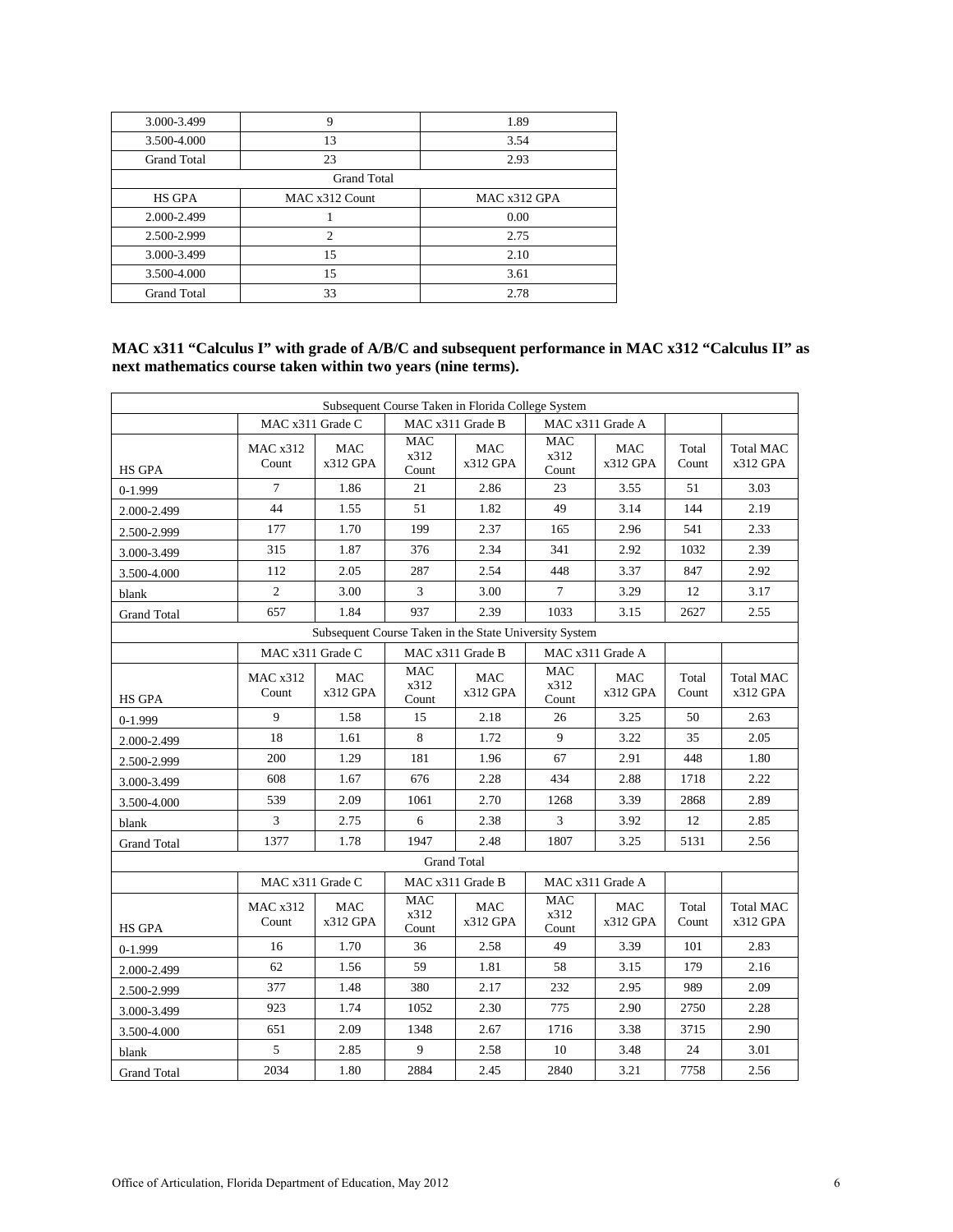|                    |                |              | Subsequent Course Taken in Florida College System      |              |                             |                                |
|--------------------|----------------|--------------|--------------------------------------------------------|--------------|-----------------------------|--------------------------------|
|                    | AP Score 4     |              |                                                        | AP Score 5   |                             |                                |
| <b>HS GPA</b>      | MAC x313 Count | MAC x313 GPA | MAC x313 Count                                         | MAC x313 GPA | Total<br>Count              | <b>Total MAC</b><br>$x313$ GPA |
| 2.500-2.999        |                |              | 3                                                      | 1.67         | 3                           | 1.67                           |
| 3.000-3.499        | $\overline{c}$ | 3.50         |                                                        |              | $\overline{c}$              | 3.50                           |
| <b>Grand Total</b> | $\overline{c}$ | 3.50         | 3                                                      | 1.67         | 5                           | 2.40                           |
|                    |                |              | Subsequent Course Taken in the State University System |              |                             |                                |
|                    | AP Score 4     |              | AP Score 5                                             |              |                             |                                |
| <b>HS GPA</b>      | MAC x313 Count | MAC x313 GPA | MAC x313 Count                                         | MAC x313 GPA | Total<br>Count              | <b>Total MAC</b><br>$x313$ GPA |
| 2.500-2.999        |                |              | $\overline{c}$                                         | 0.50         | $\overline{c}$              | 0.50                           |
| 3.000-3.499        | $\overline{4}$ | 3.00         | 5                                                      | 2.00         | 9                           | 2.17                           |
| 3.500-4.000        | 9              | 3.81         | 26                                                     | 3.47         | 35                          | 3.56                           |
| NA                 |                | 3.75         | 1                                                      | 4.00         | $\mathcal{D}_{\mathcal{L}}$ | 3.88                           |
| <b>Grand Total</b> | 14             | 3.73         | 34                                                     | 3.10         | 48                          | 3.25                           |
|                    |                |              | <b>Grand Total</b>                                     |              |                             |                                |
|                    | AP Score 4     |              | AP Score 5                                             |              |                             |                                |
| <b>HS GPA</b>      | MAC x313 Count | MAC x313 GPA | MAC x313 Count                                         | MAC x313 GPA | Total<br>Count              | <b>Total MAC</b><br>$x313$ GPA |
| 2.500-2.999        |                |              | 5                                                      | 1.20         | 5                           | 1.20                           |
| 3.000-3.499        | 6              | 3.33         | 5                                                      | 2.00         | 11                          | 2.50                           |
| 3.500-4.000        | 9              | 3.81         | 26                                                     | 3.47         | 35                          | 3.56                           |
| NA                 | 1              | 3.75         | $\mathbf{1}$                                           | 4.00         | 2                           | 3.88                           |
| <b>Grand Total</b> | 16             | 3.69         | 37                                                     | 2.98         | 53                          | 3.17                           |

### **AP Calculus BC with score of 4-5 and subsequent performance in MAC x313 "Calculus II" as next mathematics course within two years**

## **MAC x312 with grade of A/B/C and performance in MAC x313 "Calculus II" as next mathematics course within two years (nine terms)**

|                    | Subsequent Course Taken in Florida College System |                        |                                                        |                          |                             |                          |                                |                                   |
|--------------------|---------------------------------------------------|------------------------|--------------------------------------------------------|--------------------------|-----------------------------|--------------------------|--------------------------------|-----------------------------------|
|                    | MAC x312 Grade C                                  |                        | MAC x312 Grade B                                       |                          |                             | MAC x312 Grade A         |                                |                                   |
| <b>HS GPA</b>      | MAC x313<br>Count                                 | MAC x313<br><b>GPA</b> | MAC x313<br>Count                                      | <b>MAC</b><br>$x313$ GPA | <b>MAC</b><br>x313<br>Count | <b>MAC</b><br>$x313$ GPA | <b>Total MAC</b><br>x313 Count | Total<br><b>MAC</b><br>$x313$ GPA |
| $0-1.999$          | $\overline{7}$                                    | 2.71                   | 6                                                      | 2.17                     | 15                          | 3.73                     | 28                             | 3.14                              |
| 2.000-2.499        | 20                                                | 2.20                   | 21                                                     | 2.52                     | 16                          | 3.38                     | 57                             | 2.65                              |
| 2.500-2.999        | 82                                                | 2.23                   | 87                                                     | 2.84                     | 63                          | 3.49                     | 232                            | 2.80                              |
| 3.000-3.499        | 159                                               | 2.35                   | 175                                                    | 2.74                     | 129                         | 3.34                     | 463                            | 2.78                              |
| 3.500-4.000        | 81                                                | 2.78                   | 153                                                    | 3.07                     | 199                         | 3.76                     | 433                            | 3.33                              |
| blank              |                                                   | 3.00                   |                                                        | 3.00                     | $\overline{4}$              | 3.25                     | 6                              | 3.17                              |
| <b>Grand Total</b> | 350                                               | 2.42                   | 443                                                    | 2.86                     | 426                         | 3.57                     | 1219                           | 2.98                              |
|                    |                                                   |                        | Subsequent Course Taken in the State University System |                          |                             |                          |                                |                                   |
|                    | MAC x312 Grade C                                  |                        | MAC x312 Grade B                                       |                          |                             | MAC x312 Grade A         |                                |                                   |
| <b>HS GPA</b>      | MAC x313<br>Count                                 | MAC x313<br><b>GPA</b> | MAC x313<br>Count                                      | <b>MAC</b><br>$x313$ GPA | <b>MAC</b><br>x313<br>Count | <b>MAC</b><br>$x313$ GPA | <b>Total MAC</b><br>x313 Count | Total<br>MAC<br>x313 GPA          |
| $0-1.999$          | 8                                                 | 2.38                   | 11                                                     | 3.16                     | 31                          | 3.29                     | 50                             | 3.12                              |
| 2.000-2.499        | 21                                                | 1.85                   | 8                                                      | 1.66                     | 6                           | 3.67                     | 35                             | 2.11                              |
| 2.500-2.999        | 110                                               | 1.74                   | 95                                                     | 2.24                     | 64                          | 2.81                     | 269                            | 2.17                              |
| 3.000-3.499        | 482                                               | 1.83                   | 510                                                    | 2.47                     | 291                         | 2.89                     | 1283                           | 2.32                              |
| 3.500-4.000        | 526                                               | 2.15                   | 950                                                    | 2.73                     | 1222                        | 3.37                     | 2698                           | 2.91                              |
| blank              | 5                                                 | 1.65                   | $\overline{c}$                                         | 3.13                     | 9                           | 3.50                     | 16                             | 2.88                              |
| <b>Grand Total</b> | 1152                                              | 1.97                   | 1576                                                   | 2.61                     | 1623                        | 3.26                     | 4351                           | 2.69                              |
|                    |                                                   |                        | <b>Grand Total</b>                                     |                          |                             |                          |                                |                                   |
|                    | MAC x312 Grade C                                  |                        | MAC x312 Grade B                                       |                          |                             | MAC x312 Grade A         |                                |                                   |
| <b>HS GPA</b>      | MAC x313                                          | MAC x313               | MAC x313                                               | <b>MAC</b>               | <b>MAC</b>                  | <b>MAC</b>               | <b>Total MAC</b>               | Total                             |
|                    | Count                                             | <b>GPA</b>             | Count                                                  | $x313$ GPA               | x313                        | $x313$ GPA               | x313 Count                     | <b>MAC</b>                        |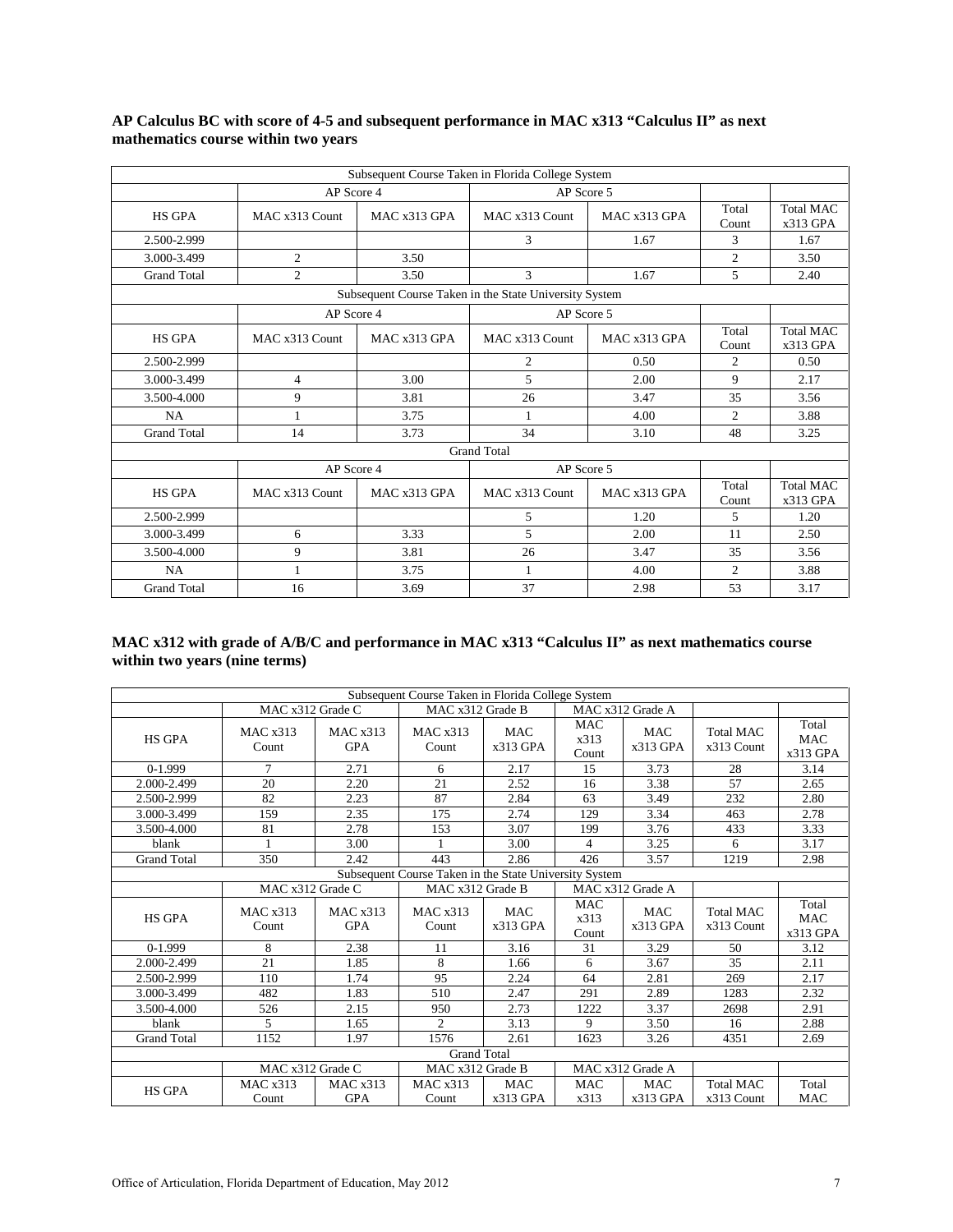|             |      |      |      |      | Count |      |      | $x313$ GPA |
|-------------|------|------|------|------|-------|------|------|------------|
| $0-1.999$   |      | 2.53 |      | 2.81 | 46    | 3.43 | 78   | 3.13       |
| 2.000-2.499 | 41   | 2.02 | 29   | 2.28 | 22    | 3.45 | 92   | 2.45       |
| 2.500-2.999 | 192  | 1.95 | 182  | 2.53 | 127   | 3.15 | 501  | 2.46       |
| 3.000-3.499 | 641  | 1.96 | 685  | 2.54 | 420   | 3.03 | 1746 | 2.44       |
| 3.500-4.000 | 607  | 2.23 | 1103 | 2.78 | 1421  | 3.43 | 3131 | 2.97       |
| blank       |      | 1.88 |      | 3.08 | 13    | 3.42 | 22   | 2.95       |
| Grand Total | 1502 | 2.07 | 2019 | 2.67 | 2049  | 3.33 | 5570 | 2.75       |

### **AP BIOLOGY**

Exam and course information from the *ACC Credit-by-Exam Equivalencies*

| Exam           | <b>AP Exam Score of 3</b>   | <b>AP Exam Score of 4</b>   | <b>AP Exam Score of 5</b>     |
|----------------|-----------------------------|-----------------------------|-------------------------------|
|                |                             |                             | BSC X010C or BSC              |
|                | BSC X005C or BSC X005/X005L | BSC X010C or BSC X010/X010L | $X010/X010L$ and              |
| <b>Biology</b> | (min. 4 credits)            | (min. 4 credits)            | BSC X011C or BSC              |
|                |                             |                             | $X011/X011L$ (min. 8 credits) |

#### --------------------------------------------------------**SUMMARY**--------------------------------------------------------

**Comparison of student performance for those completing AP Biology with a score of 3 or BSC x005 "General Biology" with a grade of A/B/C and subsequent performance in BSC x010 "Biology I"** 

| AP Score 3     |                     |  |  |  |  |
|----------------|---------------------|--|--|--|--|
| BSC x010 Count | <b>BSC x010 GPA</b> |  |  |  |  |
| 110            | 2.99 <sup>1</sup>   |  |  |  |  |

|          | BSC x005 Grade C |          | BSC x005 Grade B | BSC x005 Grade A |          |        |                  |
|----------|------------------|----------|------------------|------------------|----------|--------|------------------|
| BSC x010 | BSC x010         | BSC x010 | BSC x010         | BSC x010         | BSC x010 | Total  | <b>Total BSC</b> |
| Count    | GPA              | Count    | GPA              | Count            | GPA      | .`ount | <b>x010 GPA</b>  |
| 382      | . 87             | 742      | 2.38             | 920              | 3.05     | 2044   | 2.59'            |

*1 p < 0.001*

### **Comparison of student performance for those completing AP Biology with a score of 4 or BSC x010 "Biology I" with a grade of A/B/C and later performance in BSC x011 "Biology II"**

| AP Score 4     |                   |  |  |
|----------------|-------------------|--|--|
| BSC x011 Count | BSC x011 GPA      |  |  |
| 29             | 2.90 <sup>1</sup> |  |  |

|          | BSC x010 Grade C | BSC x010 Grade B |          | BSC x010 Grade A |            |       |                   |
|----------|------------------|------------------|----------|------------------|------------|-------|-------------------|
| BSC x011 | BSC x011         | BSC x011         | BSC x011 | BSC x011         | BSC x011   | Total | <b>Total BSC</b>  |
| Count    | GPA              | Count            | GPA      | Count            | <b>GPA</b> | Count | x010 GPA          |
| 5661     | 2.29             | 8042             | 2.81     | 6424             | 3.39       | 20127 | 2.85 <sup>1</sup> |
| < 0.01   |                  |                  |          |                  |            |       |                   |

----------------------------------------------------------------------------------------------------------------------------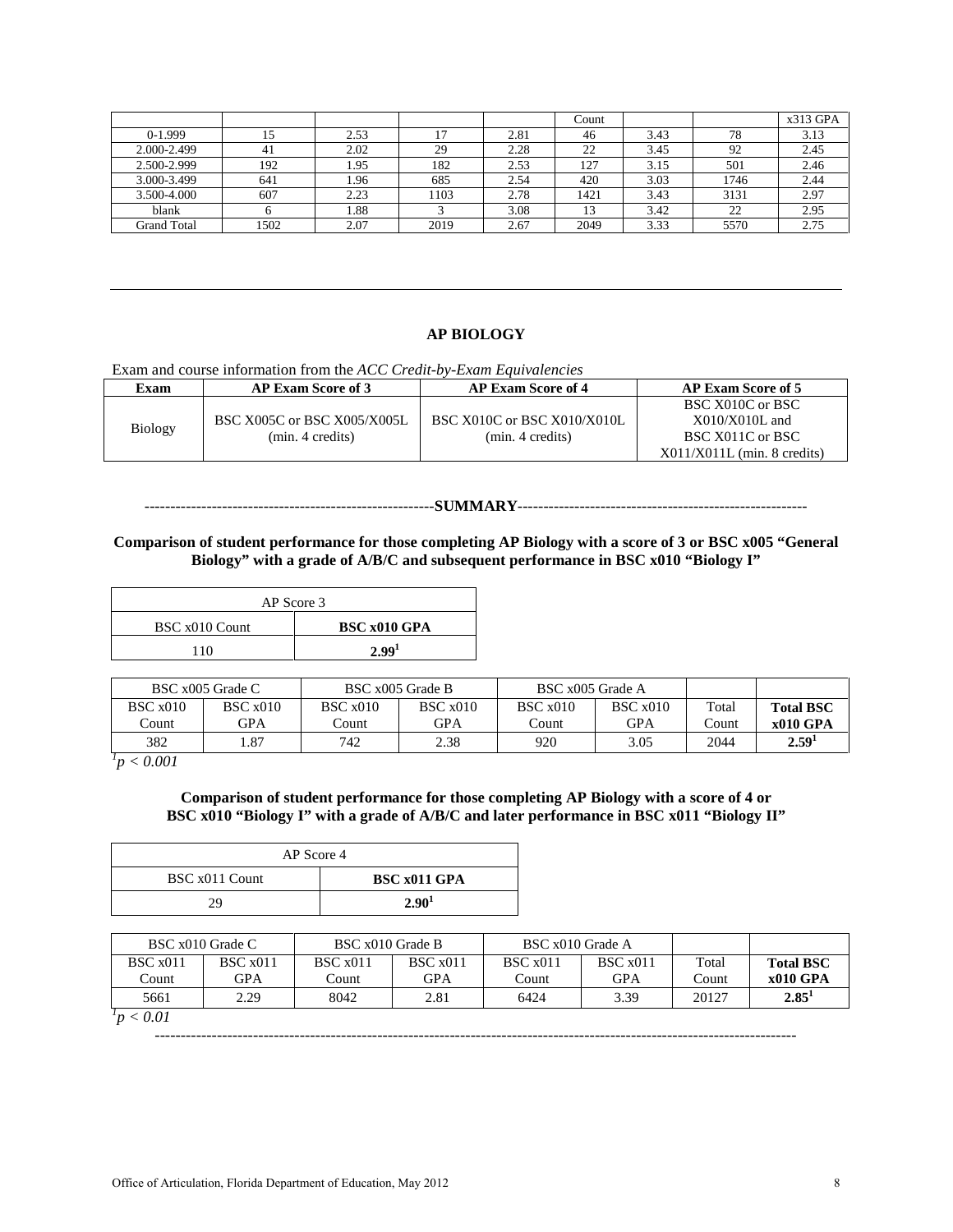| Subsequent Course Taken in Florida College System      |                    |              |  |  |  |  |  |
|--------------------------------------------------------|--------------------|--------------|--|--|--|--|--|
| <b>HS GPA</b>                                          | BSC x010 Count     | BSC x010 GPA |  |  |  |  |  |
| 2.500-2.999                                            | 2                  | 2.00         |  |  |  |  |  |
| 3.000-3.499                                            | 5                  | 3.00         |  |  |  |  |  |
| 3.500-4.000                                            | 7                  | 3.00         |  |  |  |  |  |
| <b>Grand Total</b>                                     | 14                 | 2.86         |  |  |  |  |  |
| Subsequent Course Taken in the State University System |                    |              |  |  |  |  |  |
| <b>HS GPA</b>                                          | BSC x010 Count     | BSC x010 GPA |  |  |  |  |  |
| 2.500-2.999                                            | 6                  | 2.81         |  |  |  |  |  |
| 3.000-3.499                                            | 39                 | 2.48         |  |  |  |  |  |
| 3.500-4.000                                            | 50                 | 3.43         |  |  |  |  |  |
| NA                                                     | 1                  |              |  |  |  |  |  |
| <b>Grand Total</b>                                     | 96                 | 3.02         |  |  |  |  |  |
|                                                        | <b>Grand Total</b> |              |  |  |  |  |  |
| <b>Row Labels</b>                                      | BSC x010 Count     | BSC x010 GPA |  |  |  |  |  |
| 2.500-2.999                                            | 8                  | 2.54         |  |  |  |  |  |
| 3.000-3.499                                            | 44                 | 2.55         |  |  |  |  |  |
| 3.500-4.000                                            | 57                 | 3.37         |  |  |  |  |  |
| <b>NA</b>                                              | 1                  |              |  |  |  |  |  |
| <b>Grand Total</b>                                     | 110                | 2.99         |  |  |  |  |  |

**AP Biology with score of 3 and subsequent performance in BSC x010 "Biology I" as next BSC course taken within two years (nine terms)**

### **BSC x005 "General Biology" with grade of A/B/C and subsequent performance in BSC x010 "Biology I" as next BSC course taken within two years**

|                    | Subsequent Course Taken in Florida College System |                               |                                                        |                                      |                          |                               |                    |                                |  |
|--------------------|---------------------------------------------------|-------------------------------|--------------------------------------------------------|--------------------------------------|--------------------------|-------------------------------|--------------------|--------------------------------|--|
|                    | BSC x005 Grade C                                  |                               | BSC x005 Grade B                                       |                                      |                          | BSC x005 Grade A              |                    |                                |  |
| <b>Row Labels</b>  | <b>BSC</b> x010<br>Count                          | <b>GPA</b>                    | <b>BSC</b> x010<br>Count                               | <b>BSC x010</b><br><b>GPA</b>        | <b>BSC</b> x010<br>Count | <b>BSC</b> x010<br><b>GPA</b> | <b>Total Count</b> | <b>Total BSC</b><br>$x010$ GPA |  |
| $0-1.999$          | 9                                                 | 1.03                          | $\tau$                                                 | 1.86                                 | 8                        | 3.13                          | 24                 | 1.97                           |  |
| 2.000-2.499        | 46                                                | 1.54                          | 64                                                     | 1.77                                 | 36                       | 2.94                          | 146                | 1.99                           |  |
| 2.500-2.999        | 111                                               | 1.86                          | 153                                                    | 2.25                                 | 132                      | 2.92                          | 396                | 2.36                           |  |
| 3.000-3.499        | 108                                               | 1.99                          | 234                                                    | 2.52                                 | 218                      | 2.88                          | 560                | 2.56                           |  |
| 3.500-4.000        | 18                                                | 2.35                          | 107                                                    | 2.80                                 | 220                      | 3.26                          | 345                | 3.07                           |  |
| <b>Grand Total</b> | 292                                               | 1.86                          | 565                                                    | 2.40                                 | 614                      | 3.03                          | 1471               | 2.56                           |  |
|                    |                                                   |                               | Subsequent Course Taken in the State University System |                                      |                          |                               |                    |                                |  |
|                    | BSC x005 Grade C                                  |                               |                                                        | BSC x005 Grade B<br>BSC x005 Grade A |                          |                               |                    |                                |  |
| <b>Row Labels</b>  | <b>BSC x010</b><br>Count                          | <b>BSC x010</b><br><b>GPA</b> | <b>BSC x010</b><br>Count                               | <b>BSC x010</b><br><b>GPA</b>        | <b>BSC x010</b><br>Count | <b>BSC x010</b><br><b>GPA</b> | <b>Total Count</b> | <b>Total BSC</b><br>$x010$ GPA |  |
| $0-1.999$          | 1                                                 | 0.00                          | 3                                                      | 1.00                                 | $\overline{c}$           | 2.88                          | 6                  | 1.46                           |  |
| 2.000-2.499        | $\tau$                                            | 1.43                          | 5                                                      | 2.40                                 | $\overline{c}$           | 4.00                          | 14                 | 2.14                           |  |
| 2.500-2.999        | 41                                                | 1.91                          | 46                                                     | 2.04                                 | 45                       | 2.90                          | 132                | 2.29                           |  |
| 3.000-3.499        | 40                                                | 1.96                          | 94                                                     | 2.33                                 | 136                      | 2.97                          | 270                | 2.60                           |  |
| 3.500-4.000        | $\mathbf{1}$                                      | 3.00                          | 29                                                     | 2.85                                 | 120                      | 3.29                          | 150                | 3.21                           |  |
| (blank)            |                                                   |                               |                                                        |                                      | $\mathbf{1}$             | 3.00                          | $\mathbf{1}$       | 3.00                           |  |
| <b>Grand Total</b> | 90                                                | 1.88                          | 177                                                    | 2.32                                 | 306                      | 3.09                          | 573                | 2.66                           |  |
| <b>Grand Total</b> |                                                   |                               |                                                        |                                      |                          |                               |                    |                                |  |
|                    | BSC x005 Grade C                                  |                               | BSC x005 Grade B                                       |                                      |                          | BSC x005 Grade A              |                    |                                |  |
| <b>Row Labels</b>  | <b>BSC x010</b><br>Count                          | <b>BSC x010</b><br><b>GPA</b> | <b>BSC x010</b><br>Count                               | <b>BSC x010</b><br><b>GPA</b>        | <b>BSC x010</b><br>Count | <b>BSC x010</b><br><b>GPA</b> | <b>Total Count</b> | <b>Total BSC</b><br>$x010$ GPA |  |
| $0-1.999$          | 10                                                | 0.93                          | 10                                                     | 1.60                                 | 10                       | 3.08                          | 30                 | 1.87                           |  |
| 2.000-2.499        | 53                                                | 1.53                          | 69                                                     | 1.81                                 | 38                       | 3.00                          | 160                | 2.00                           |  |
| 2.500-2.999        | 152                                               | 1.88                          | 199                                                    | 2.20                                 | 177                      | 2.91                          | 528                | 2.35                           |  |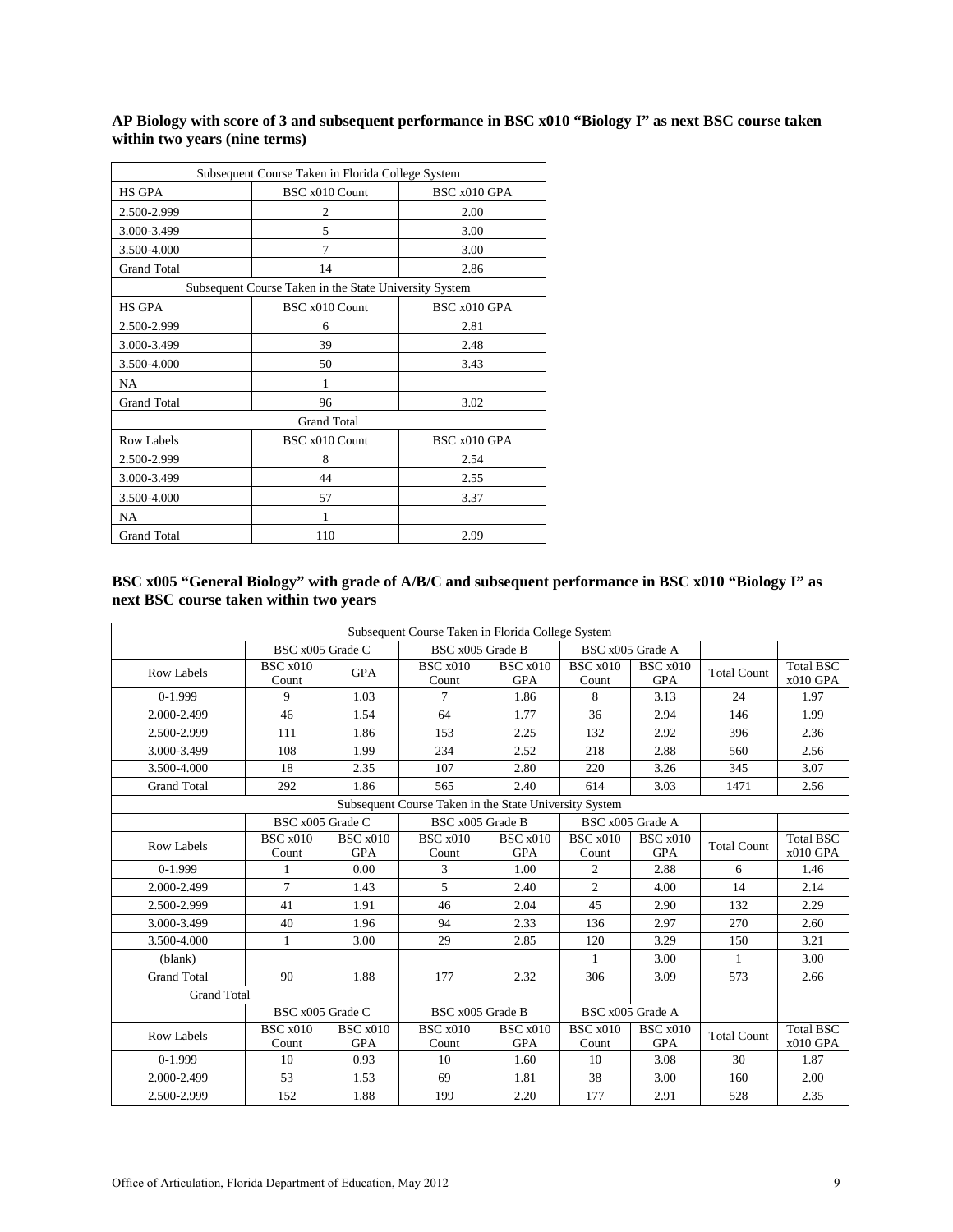| 3.000-3.499        | 148            | 1.98 | 328 | 2.46 | 354 | 2.92 | 830  | רת ה<br>ر. ت |
|--------------------|----------------|------|-----|------|-----|------|------|--------------|
| 3.500-4.000        | 1 <sub>Q</sub> | 2.38 | 136 | 2.81 | 340 | 3.27 | 495  | <b>J.II</b>  |
| (blank)            |                |      |     |      |     | 3.00 |      | 3.00         |
| <b>Grand Total</b> | 382            | 1.87 | 742 | 2.38 | 920 | 3.05 | 2044 | 2.59         |

## **AP Biology with score of 4 and subsequent performance in BSC x011 "Biology II" as next BSC course taken within two years (nine terms)**

| Subsequent Course Taken in Florida College System |                                                        |              |  |  |  |  |  |
|---------------------------------------------------|--------------------------------------------------------|--------------|--|--|--|--|--|
| <b>HS GPA</b>                                     | BSC x011 Count                                         | BSC x011 GPA |  |  |  |  |  |
| 3.000-3.499                                       |                                                        | 1.00         |  |  |  |  |  |
| <b>Grand Total</b>                                |                                                        | 1.00         |  |  |  |  |  |
|                                                   | Subsequent Course Taken in the State University System |              |  |  |  |  |  |
| <b>Row Labels</b>                                 | BSC x011 Count                                         | BSC x011 GPA |  |  |  |  |  |
| 2.500-2.999                                       |                                                        | 2.25         |  |  |  |  |  |
| 3.000-3.499                                       | 6                                                      | 3.38         |  |  |  |  |  |
| 3.500-4.000                                       | 20                                                     | 2.92         |  |  |  |  |  |
| <b>NA</b>                                         |                                                        | 2.25         |  |  |  |  |  |
| <b>Grand Total</b>                                | 28                                                     | 2.97         |  |  |  |  |  |
|                                                   | <b>Grand Total</b>                                     |              |  |  |  |  |  |
| <b>Row Labels</b>                                 | BSC x011 Count                                         | BSC x011 GPA |  |  |  |  |  |
| 2.500-2.999                                       |                                                        | 2.25         |  |  |  |  |  |
| 3.000-3.499                                       | 7                                                      | 3.04         |  |  |  |  |  |
| 3.500-4.000                                       | 20                                                     | 2.92         |  |  |  |  |  |
| NA                                                |                                                        | 2.25         |  |  |  |  |  |
| <b>Grand Total</b>                                | 29                                                     | 2.90         |  |  |  |  |  |

## **BSC x010 "Biology I" and subsequent performance in BSC x011 as next BSC course taken within two years (nine terms)**

|                    |                          |                               |                          | Subsequent Course Taken in Florida College System      |                          |                               |                |                                |
|--------------------|--------------------------|-------------------------------|--------------------------|--------------------------------------------------------|--------------------------|-------------------------------|----------------|--------------------------------|
|                    |                          | BSC x010 Grade C              |                          | BSC x010 Grade B                                       |                          | BSC x010 Grade A              |                |                                |
| <b>HS GPA</b>      | <b>BSC</b> x011<br>Count | BSC x011<br><b>GPA</b>        | <b>BSC</b> x011<br>Count | <b>BSC</b> x011<br><b>GPA</b>                          | BSC x011<br>Count        | BSC x011<br><b>GPA</b>        | Total<br>Count | <b>Total BSC</b><br>$x011$ GPA |
| $0-1.999$          | 25                       | 2.56                          | 27                       | 2.30                                                   | 36                       | 3.03                          | 88             | 2.67                           |
| 2.000-2.499        | 125                      | 1.91                          | 170                      | 2.50                                                   | 103                      | 3.15                          | 398            | 2.48                           |
| 2.500-2.999        | 501                      | 1.96                          | 571                      | 2.56                                                   | 392                      | 3.18                          | 1464           | 2.52                           |
| 3.000-3.499        | 676                      | 2.14                          | 993                      | 2.65                                                   | 782                      | 3.24                          | 2451           | 2.70                           |
| 3.500-4.000        | 193                      | 2.40                          | 574                      | 3.02                                                   | 914                      | 3.53                          | 1681           | 3.23                           |
| (blank)            | 4                        | 3.00                          | 12                       | 3.25                                                   | 9                        | 3.25                          | 25             | 3.21                           |
| <b>Grand Total</b> | 1524                     | 2.11                          | 2347                     | 2.71                                                   | 2236                     | 3.34                          | 6107           | 2.79                           |
|                    |                          |                               |                          | Subsequent Course Taken in the State University System |                          |                               |                |                                |
|                    |                          | BSC x010 Grade C              |                          | BSC x010 Grade B                                       |                          | BSC x010 Grade A              |                |                                |
| <b>HS GPA</b>      | <b>BSC</b> x011<br>Count | <b>BSC</b> x011<br><b>GPA</b> | <b>BSC</b> x011<br>Count | <b>BSC</b> x011<br><b>GPA</b>                          | <b>BSC</b> x011<br>Count | <b>BSC</b> x011<br><b>GPA</b> | Total<br>Count | <b>Total BSC</b><br>$x011$ GPA |
| $0-1.999$          | 39                       | 2.36                          | 38                       | 3.05                                                   | 55                       | 3.54                          | 132            | 3.05                           |
| 2.000-2.499        | 56                       | 1.60                          | 47                       | 2.19                                                   | 19                       | 2.42                          | 122            | 1.95                           |
| 2.500-2.999        | 516                      | 1.82                          | 498                      | 2.32                                                   | 190                      | 2.87                          | 1204           | 2.19                           |
| 3.000-3.499        | 1681                     | 2.25                          | 2026                     | 2.70                                                   | 1087                     | 3.12                          | 4794           | 2.64                           |
| 3.500-4.000        | 1836                     | 2.64                          | 3065                     | 3.06                                                   | 2822                     | 3.58                          | 7723           | 3.15                           |
| (blank)            | 9                        | 2.75                          | 21                       | 2.61                                                   | 15                       | 3.82                          | 45             | 3.04                           |
| <b>Grand Total</b> | 4137                     | 2.36                          | 5695                     | 2.86                                                   | 4188                     | 3.42                          | 14020          | 2.88                           |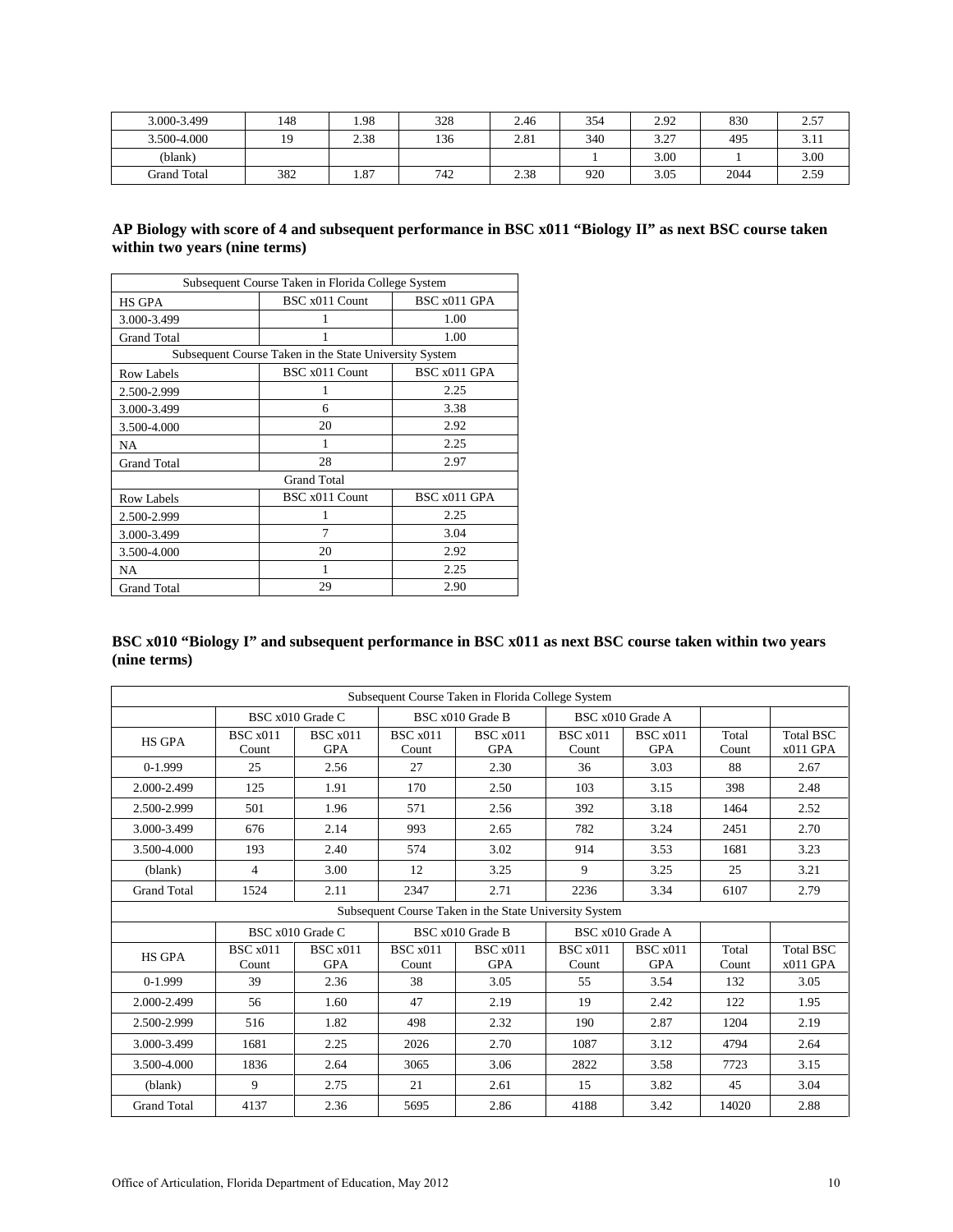| <b>Grand Total</b> |                          |                        |                          |                        |                          |                        |                |                                |  |  |  |  |
|--------------------|--------------------------|------------------------|--------------------------|------------------------|--------------------------|------------------------|----------------|--------------------------------|--|--|--|--|
|                    |                          | BSC x010 Grade C       |                          | BSC x010 Grade B       | BSC x010 Grade A         |                        |                |                                |  |  |  |  |
| <b>HS GPA</b>      | <b>BSC</b> x011<br>Count | BSC x011<br><b>GPA</b> | <b>BSC</b> x011<br>Count | BSC x011<br><b>GPA</b> | <b>BSC</b> x011<br>Count | BSC x011<br><b>GPA</b> | Total<br>Count | <b>Total BSC</b><br>$x011$ GPA |  |  |  |  |
| $0-1.999$          | 64                       | 2.44                   | 65                       | 2.73                   | 91                       | 3.34                   | 220            | 2.90                           |  |  |  |  |
| 2.000-2.499        | 181                      | 1.81                   | 217                      | 2.43                   | 122                      | 3.04                   | 520            | 2.36                           |  |  |  |  |
| 2.500-2.999        | 1017                     | 1.89                   | 1069                     | 2.45                   | 582                      | 3.08                   | 2668           | 2.37                           |  |  |  |  |
| 3.000-3.499        | 2357                     | 2.22                   | 3019                     | 2.68                   | 1869                     | 3.17                   | 7245           | 2.66                           |  |  |  |  |
| 3.500-4.000        | 2029                     | 2.61                   | 3639                     | 3.05                   | 3736                     | 3.57                   | 9404           | 3.16                           |  |  |  |  |
| (blank)            | 13                       | 2.83                   | 33                       | 2.84                   | 24                       | 3.60                   | 70             | 3.10                           |  |  |  |  |
| <b>Grand Total</b> | 5661                     | 2.29                   | 8042                     | 2.81                   | 6424                     | 3.39                   | 20127          | 2.85                           |  |  |  |  |

#### **AP CHEMISTRY**

#### Exam and course information from the *ACC Credit-by-Exam Equivalencies*

| Exam      | <b>AP Exam Score of 3</b>                          | <b>AP Exam Score of 4</b>                                               | <b>AP Exam Score of 5</b>                                                        |
|-----------|----------------------------------------------------|-------------------------------------------------------------------------|----------------------------------------------------------------------------------|
| Chemistry | CHM X020C or CHM X020<br>$/X020L$ (min. 4 credits) | CHM X045C or CHM<br>X045/X045L<br>or CHM X040/X045L (min. 4<br>credits) | CHM X045C or CHM X045/X045L<br>and<br>CHM X046 or X046/X046L<br>(min. 8 credits) |

#### --------------------------------------------------------**SUMMARY**--------------------------------------------------------

### **Comparison of student performance for those completing AP Chemistry with a score of 3 or CHM x020 "Introduction to Chemistry" with a grade of A/B/C and subsequent performance in CHM x045 "General Chemistry I"**

| AP Score 3     |                   |
|----------------|-------------------|
| CHM x045 Count | CHM x045 GPA      |
| 90             | 3.40 <sup>1</sup> |

| CHM x020 Grade C |            | CHM x020 Grade B |            | CHM x020 Grade A |            |                |                   |
|------------------|------------|------------------|------------|------------------|------------|----------------|-------------------|
| CHM x045         | CHM        | CHM x045         | CHM        | CHM x045         | CHM        | Total CHM x045 | <b>Total CHM</b>  |
| Count            | $x045$ GPA | `ount            | $x045$ GPA | Count.           | $x045$ GPA | .'ount         | x045 GPA          |
| 375              | .42        | 245              | .99        | 184              | 2.84       | 804            | 1.93 <sup>1</sup> |

*1 p < 0.001*

**Comparison of student performance for those completing AP Chemistry with a score of 4 or CHM x045 "General Chemistry I" with a grade of A/B/C and subsequent performance in CHM x046 "General Chemistry II"**

| AP Score 4     |                   |
|----------------|-------------------|
| CHM x046 Count | CHM x046 GPA      |
|                | 3.36 <sup>1</sup> |

|                      | CHM x045 Grade C |          | CHM x045 Grade B | CHM x045 Grade A |          |                  |                   |
|----------------------|------------------|----------|------------------|------------------|----------|------------------|-------------------|
| CHM x046             | CHM x046         | CHM x046 | CHM x046         | CHM x046         | CHM x046 | <b>Total CHM</b> | <b>Total CHM</b>  |
| Count                | GPA              | Count    | GPA              | ∑ount            | GPA      | $x046$ Count     | x046 GPA          |
| 2513                 | 2.36             | 5367     | 3.00             | 8212             | 3.62     | 16092            | 3.22 <sup>1</sup> |
| $\sim$ $\sim$ $\sim$ |                  |          |                  |                  |          |                  |                   |

*1 p > 0.05*

----------------------------------------------------------------------------------------------------------------------------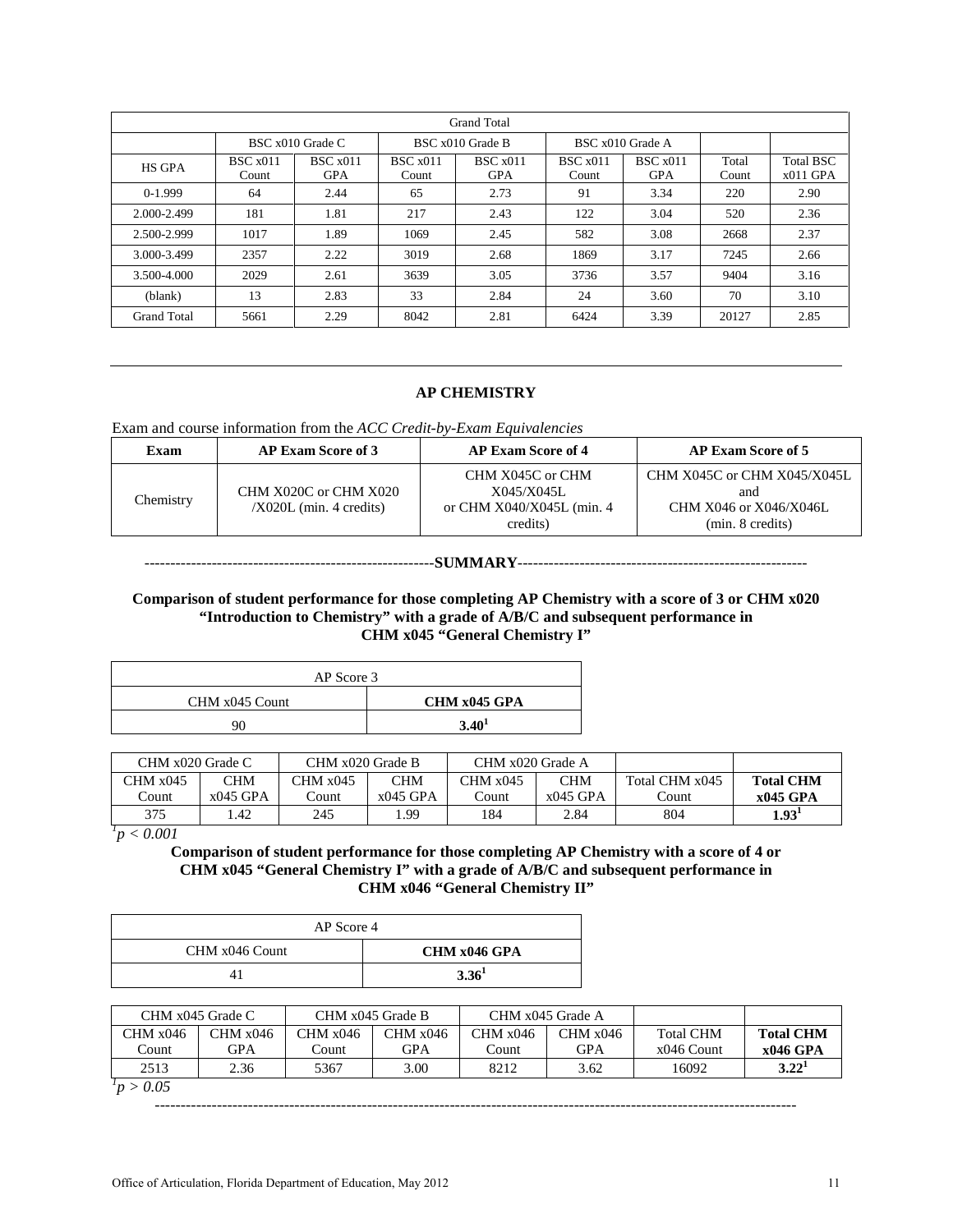## **AP Chemistry with a score of 3 and subsequent performance in CHM x045 "General Chemistry I" as next CHM course taken within two years**

| Subsequent Course Taken in Florida College System |                                                        |              |  |  |  |  |  |
|---------------------------------------------------|--------------------------------------------------------|--------------|--|--|--|--|--|
| <b>Row Labels</b>                                 | CHM x045 Count                                         | CHM x045 GPA |  |  |  |  |  |
| 2.000-2.499                                       | 1                                                      | 0.00         |  |  |  |  |  |
| 2.500-2.999                                       | $\overline{4}$                                         | 4.00         |  |  |  |  |  |
| 3.000-3.499                                       | 3                                                      | 3.00         |  |  |  |  |  |
| 3.500-4.000                                       | 3                                                      | 3.67         |  |  |  |  |  |
| <b>NA</b>                                         | $\overline{c}$                                         | 4.00         |  |  |  |  |  |
| <b>Grand Total</b>                                | 13                                                     | 3.42         |  |  |  |  |  |
|                                                   | Subsequent Course Taken in the State University System |              |  |  |  |  |  |
| <b>Row Labels</b>                                 | CHM x045 Count                                         | CHM x045 GPA |  |  |  |  |  |
| 2.500-2.999                                       | 7                                                      | 3.04         |  |  |  |  |  |
| 3.000-3.499                                       | 14                                                     | 3.30         |  |  |  |  |  |
| 3.500-4.000                                       | 54                                                     | 3.46         |  |  |  |  |  |
| <b>NA</b>                                         | $\overline{c}$                                         | 3.63         |  |  |  |  |  |
| <b>Grand Total</b>                                | 77                                                     | 3.40         |  |  |  |  |  |
|                                                   | <b>Grand Total</b>                                     |              |  |  |  |  |  |
| <b>Row Labels</b>                                 | CHM x045 Count                                         | CHM x045 GPA |  |  |  |  |  |
| 2.000-2.499                                       | 1                                                      | 0.00         |  |  |  |  |  |
| 2.500-2.999                                       | 11                                                     | 3.39         |  |  |  |  |  |
| 3.000-3.499                                       | 17                                                     | 3.27         |  |  |  |  |  |
| 3.500-4.000                                       | 57                                                     | 3.47         |  |  |  |  |  |
| <b>NA</b>                                         | $\overline{4}$                                         | 3.81         |  |  |  |  |  |
| <b>Grand Total</b>                                | 90                                                     | 3.40         |  |  |  |  |  |

### **CHM x020 "Fundamentals of Chemistry" with grade of A/B/C and subsequent performance in CHM 045 "General Chemistry I" as next CHM course within two years**

|                    | Subsequent Course Taken in Florida College System |                        |                   |                        |                                                        |                                  |                                  |                                |  |  |
|--------------------|---------------------------------------------------|------------------------|-------------------|------------------------|--------------------------------------------------------|----------------------------------|----------------------------------|--------------------------------|--|--|
|                    |                                                   | CHMx020 Grade C        |                   | CHMx020 Grade B        | CHMx020 Grade A                                        |                                  |                                  |                                |  |  |
| <b>HS GPA</b>      | CHM x045<br>Count                                 | CHM x045<br><b>GPA</b> | CHM x045<br>Count | CHM x045<br><b>GPA</b> | CHM x045<br>Count                                      | <b>CHM</b><br>x045<br><b>GPA</b> | <b>Total CHM</b><br>x045 Count   | <b>Total CHM</b><br>$x045$ GPA |  |  |
| $0-1.999$          | 1                                                 | 2.00                   |                   |                        | 1                                                      | 3.00                             | $\overline{c}$                   | 2.50                           |  |  |
| 2.000-2.499        | 9                                                 | 0.33                   | 12                | 1.83                   | 7                                                      | 3.33                             | 28                               | 1.83                           |  |  |
| 2.500-2.999        | 20                                                | 1.79                   | 31                | 1.63                   | 10                                                     | 3.00                             | 61                               | 1.92                           |  |  |
| 3.000-3.499        | 24                                                | 2.05                   | 32                | 2.14                   | 41                                                     | 3.24                             | 97                               | 2.64                           |  |  |
| 3.500-4.000        | 2                                                 | 2.00                   | 14                | 2.73                   | 22                                                     | 3.52                             | 38                               | 3.18                           |  |  |
| (blank)            |                                                   |                        | 1                 | 4.00                   | 1                                                      | 3.00                             | $\overline{c}$                   | 3.50                           |  |  |
| <b>Grand Total</b> | 56                                                | 1.83                   | 90                | 2.03                   | 82                                                     | 3.29                             | 228                              | 2.49                           |  |  |
|                    |                                                   |                        |                   |                        | Subsequent Course Taken in the State University System |                                  |                                  |                                |  |  |
|                    |                                                   | CHMx020 Grade C        |                   | CHMx020 Grade B        | CHMx020 Grade A                                        |                                  |                                  |                                |  |  |
| <b>HS GPA</b>      | CHM x045<br>Count                                 | CHM x045<br><b>GPA</b> | CHM x045<br>Count | CHM x045<br><b>GPA</b> | CHM x045<br>Count                                      | <b>CHM</b><br>x045<br><b>GPA</b> | <b>Total CHM</b><br>$x045$ Count | <b>Total CHM</b><br>$x045$ GPA |  |  |
| $0-1.999$          | $\overline{c}$                                    | 2.50                   |                   |                        | 1                                                      | 0.00                             | 3                                | 1.67                           |  |  |
| 2.000-2.499        | 25                                                | 1.19                   | 3                 | 2.33                   | $\overline{4}$                                         | 2.00                             | 32                               | 1.44                           |  |  |
| 2.500-2.999        | 121                                               | 1.25                   | 49                | 1.70                   | 15                                                     | 1.70                             | 185                              | 1.41                           |  |  |
| 3.000-3.499        | 146                                               | 1.48                   | 74                | 2.02                   | 45                                                     | 2.53                             | 265                              | 1.81                           |  |  |
| 3.500-4.000        | 25                                                | 1.28                   | 29                | 2.30                   | 37                                                     | 2.87                             | 91                               | 2.25                           |  |  |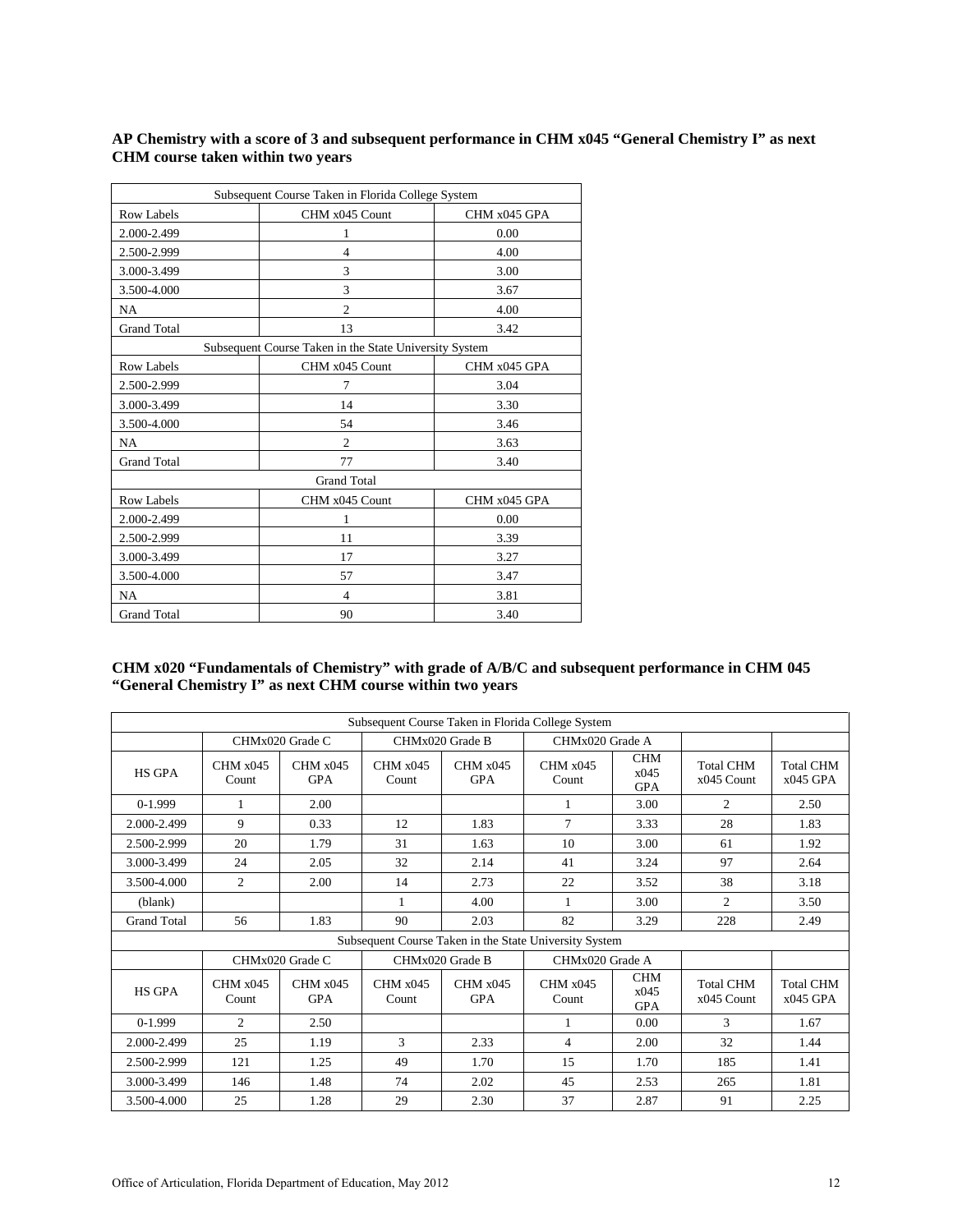| <b>Grand Total</b> | 319                         | 1.36                   | 155                         |  | 1.97            | 102                         |  | 2.46           | 576                              | 1.72                           |
|--------------------|-----------------------------|------------------------|-----------------------------|--|-----------------|-----------------------------|--|----------------|----------------------------------|--------------------------------|
| <b>Grand Total</b> |                             |                        |                             |  |                 |                             |  |                |                                  |                                |
|                    | CHMx020 Grade C             |                        | CHMx020 Grade B             |  | CHMx020 Grade A |                             |  |                |                                  |                                |
| <b>HS GPA</b>      | <b>CHM</b><br>x045<br>Count | CHM x045<br><b>GPA</b> | <b>CHM</b><br>x045<br>Count |  | CHM x045 GPA    | <b>CHM</b><br>x045<br>Count |  | $CHM x045$ GPA | <b>Total CHM</b><br>$x045$ Count | <b>Total CHM</b><br>$x045$ GPA |
| $0-1.999$          | 3                           | 2.33                   |                             |  |                 | 2                           |  | 1.50           | 5                                | 2.00                           |
| 2.000-2.499        | 34                          | 1.08                   | 15                          |  | 2.00            | 11                          |  | 2.57           | 60                               | 1.56                           |
| 2.500-2.999        | 141                         | 1.31                   | 80                          |  | 1.67            | 25                          |  | 2.21           | 246                              | 1.53                           |
| 3.000-3.499        | 170                         | 1.56                   | 106                         |  | 2.05            | 86                          |  | 2.88           | 362                              | 2.03                           |
| 3.500-4.000        | 27                          | 1.34                   | 43                          |  | 2.43            | 59                          |  | 3.15           | 129                              | 2.54                           |
| (blank)            |                             |                        |                             |  | 4.00            |                             |  | 3.00           | 2                                | 3.50                           |
| <b>Grand Total</b> | 375                         | 1.42                   | 245                         |  | 1.99            | 184                         |  | 2.84           | 804                              | 1.93                           |

## **AP Chemistry score of 4 and subsequent performance in CHM x046 "General Chemistry II" as next CHM course within two years**

| Subsequent Course Taken in Florida College System      |                    |              |  |  |  |  |  |  |  |
|--------------------------------------------------------|--------------------|--------------|--|--|--|--|--|--|--|
| <b>HS GPA</b>                                          | CHM x046 Count     | CHM x046 GPA |  |  |  |  |  |  |  |
| 2.500-2.999                                            | $\overline{c}$     | 2.50         |  |  |  |  |  |  |  |
| 3.000-3.499                                            | $\overline{c}$     | 4.00         |  |  |  |  |  |  |  |
| 3.500-4.000                                            |                    | 4.00         |  |  |  |  |  |  |  |
| <b>Grand Total</b>                                     | 5                  | 3.40         |  |  |  |  |  |  |  |
| Subsequent Course Taken in the State University System |                    |              |  |  |  |  |  |  |  |
| <b>HS GPA</b>                                          | CHM x046 Count     | CHM x046 GPA |  |  |  |  |  |  |  |
| 3.000-3.499                                            | 11                 | 2.81         |  |  |  |  |  |  |  |
| 3.500-4.000                                            | 22                 | 3.49         |  |  |  |  |  |  |  |
| NA.                                                    | 3                  | 4.00         |  |  |  |  |  |  |  |
| <b>Grand Total</b>                                     | 36                 | 3.36         |  |  |  |  |  |  |  |
|                                                        | <b>Grand Total</b> |              |  |  |  |  |  |  |  |
| <b>HS GPA</b>                                          | CHM x046 Count     | CHM x046 GPA |  |  |  |  |  |  |  |
| 2.500-2.999                                            | $\overline{c}$     | 2.50         |  |  |  |  |  |  |  |
| 3.000-3.499                                            | 13                 | 3.05         |  |  |  |  |  |  |  |
| 3.500-4.000                                            | 23                 | 3.51         |  |  |  |  |  |  |  |
| NA                                                     | $\mathcal{R}$      | 4.00         |  |  |  |  |  |  |  |
| <b>Grand Total</b>                                     | 41                 | 3.36         |  |  |  |  |  |  |  |

**CHM x045 "General Chemistry I" with grade of A/B/C and subsequent performance in CHM x046 "General Chemistry II" as next CHM course within two years**

| Subsequent Course Taken in Florida College System      |                   |                                      |                   |                        |                   |                        |                                  |                                |  |
|--------------------------------------------------------|-------------------|--------------------------------------|-------------------|------------------------|-------------------|------------------------|----------------------------------|--------------------------------|--|
|                                                        |                   | CHM X045 Grade C                     |                   | CHM X045 Grade B       | CHM X045 Grade A  |                        |                                  |                                |  |
| <b>HS GPA</b>                                          | CHM x046<br>Count | CHM x046<br>GPA                      | CHM x046<br>Count | CHM x046<br><b>GPA</b> | CHM x046<br>Count | CHM x046<br><b>GPA</b> | <b>Total CHM</b><br>$x046$ Count | <b>Total CHM</b><br>$x046$ GPA |  |
| $0-1.999$                                              | 7                 | 3.33                                 | 13                | 3.00                   | 10                | 3.50                   | 30                               | 3.25                           |  |
| 2.000-2.499                                            | 45                | 2.21                                 | 62                | 2.82                   | 48                | 3.35                   | 155                              | 2.82                           |  |
| 2.500-2.999                                            | 172               | 2.40                                 | 256               | 2.87                   | 219               | 3.36                   | 647                              | 2.92                           |  |
| 3.000-3.499                                            | 271               | 2.24                                 | 500               | 2.86                   | 508               | 3.41                   | 1279                             | 2.95                           |  |
| 3.500-4.000                                            | 115               | 2.61                                 | 343               | 3.10                   | 595               | 3.62                   | 1053                             | 3.34                           |  |
| (blank)                                                | 2                 | 3.00                                 | 4                 | 3.00                   | 9                 | 3.44                   | 15                               | 3.27                           |  |
| <b>Grand Total</b>                                     | 612               | 2.37                                 | 1178              | 2.94                   | 1389              | 3.49                   | 3179                             | 3.08                           |  |
| Subsequent Course Taken in the State University System |                   |                                      |                   |                        |                   |                        |                                  |                                |  |
|                                                        |                   | CHM X045 Grade B<br>CHM X045 Grade C |                   |                        |                   | CHM X045 Grade A       |                                  |                                |  |
| <b>HS GPA</b>                                          | CHM x046          | CHM x046                             | CHM x046          | CHM x046               | CHM x046          | CHM x046               | <b>Total CHM</b>                 | <b>Total CHM</b>               |  |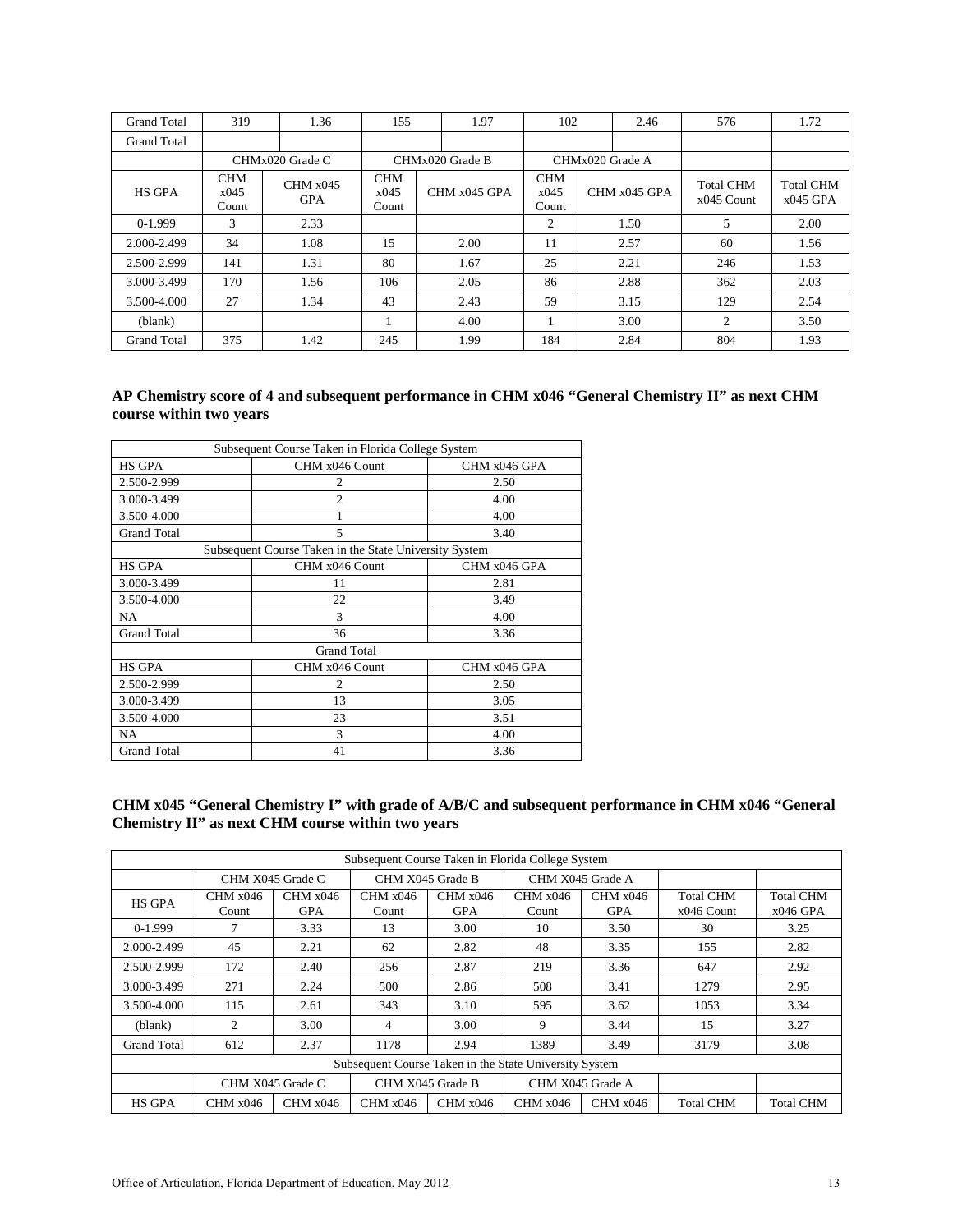|                    | Count              | <b>GPA</b>             | Count             | <b>GPA</b>             | Count             | <b>GPA</b>      | $x046$ Count                     | $x046$ GPA                     |  |  |  |
|--------------------|--------------------|------------------------|-------------------|------------------------|-------------------|-----------------|----------------------------------|--------------------------------|--|--|--|
| $0-1.999$          | 16                 | 2.38                   | 27                | 2.92                   | 82                | 3.75            | 125                              | 3.40                           |  |  |  |
| 2.000-2.499        | 30                 | 1.88                   | 39                | 2.38                   | 19                | 2.72            | 88                               | 2.28                           |  |  |  |
| 2.500-2.999        | 237                | 2.06                   | 362               | 2.57                   | 252               | 3.32            | 851                              | 2.66                           |  |  |  |
| 3.000-3.499        | 846                | 2.24                   | 1577              | 2.89                   | 1630              | 3.47            | 4053                             | 3.00                           |  |  |  |
| 3.500-4.000        | 769                | 2.59                   | 2172              | 3.19                   | 4815              | 3.72            | 7756                             | 3.47                           |  |  |  |
| (blank)            | 3                  | 3.67                   | 12                | 3.11                   | 25                | 3.61            | 40                               | 3.49                           |  |  |  |
| <b>Grand Total</b> | 1901               | 2.35                   | 4189              | 3.02                   | 6823              | 3.64            | 12913                            | 3.26                           |  |  |  |
|                    | <b>Grand Total</b> |                        |                   |                        |                   |                 |                                  |                                |  |  |  |
|                    |                    | CHM X045 Grade C       | CHM X045 Grade B  |                        | CHM X045 Grade A  |                 |                                  |                                |  |  |  |
| <b>HS GPA</b>      | CHM x046<br>Count  | CHM x046<br><b>GPA</b> | CHM x046<br>Count | CHM x046<br><b>GPA</b> | CHM x046<br>Count | CHM x046<br>GPA | <b>Total CHM</b><br>$x046$ Count | <b>Total CHM</b><br>$x046$ GPA |  |  |  |
| $0-1.999$          | 23                 | 2.64                   | 40                | 2.95                   | 92                | 3.72            | 155                              | 3.37                           |  |  |  |
| 2.000-2.499        | 75                 | 2.06                   | 101               | 2.65                   | 67                | 3.17            | 243                              | 2.62                           |  |  |  |
| 2.500-2.999        | 409                | 2.20                   | 618               | 2.70                   | 471               | 3.34            | 1498                             | 2.77                           |  |  |  |
| 3.000-3.499        | 1117               | 2.24                   | 2077              | 2.88                   | 2138              | 3.45            | 5332                             | 2.99                           |  |  |  |
| 3.500-4.000        | 884                | 2.59                   | 2515              | 3.18                   | 5410              | 3.71            | 8809                             | 3.45                           |  |  |  |
| (blank)            | 5.                 | 3.40                   | 16                | 3.08                   | 34                | 3.57            | 55                               | 3.43                           |  |  |  |
| <b>Grand Total</b> | 2513               | 2.36                   | 5367              | 3.00                   | 8212              | 3.62            | 16092                            | 3.22                           |  |  |  |

### **AP ENGLISH LANGUAGE AND COMPOSITION**

Exam and course information from the *ACC Credit-by-Exam Equivalencies*

| <b>AP Exam Score of</b><br>Exam     |                               | <b>AP Exam Score of 4</b>                 | <b>AP Exam Score of 5</b> | Comments                                                  |  |
|-------------------------------------|-------------------------------|-------------------------------------------|---------------------------|-----------------------------------------------------------|--|
| English Language<br>and Composition | ENC X101 (min. 3)<br>credits) | $ENC X101$ and $X102$<br>(min. 6 credits) | Same as 4                 | Award min. 3 credits if<br>ENC X101 already<br>satisfied. |  |

--------------------------------------------------------**SUMMARY**--------------------------------------------------------

### **Comparison of student performance for those who complete AP English Language and Composition with a score of 3 or ENC x101 "Freshman Composition I" with a grade of A/B/C and subsequent performance in ENC x102 "Freshman Composition II"**

| AP Score 3     |              |  |  |  |  |  |  |
|----------------|--------------|--|--|--|--|--|--|
| ENC x102 Count | ENC x102 GPA |  |  |  |  |  |  |
| 230            | 2.83'        |  |  |  |  |  |  |

| $ENC x101$ Grade C |                | ENC x101 Grade B   |                       | ENC x101 Grade A   |                         |                    |                              |
|--------------------|----------------|--------------------|-----------------------|--------------------|-------------------------|--------------------|------------------------------|
| ENCx102<br>Count   | ENCx102<br>GPA | ENC x 102<br>Count | ENCx102<br><b>GPA</b> | ENC x 102<br>Count | ENC x 102<br><b>GPA</b> | <b>Total Count</b> | <b>Total ENC</b><br>x102 GPA |
| 32602              | 2.20           | 59346              | 2.75                  | 40891              | 3.26                    | 132839             | 2.78 <sup>1</sup>            |
| p < 0.05           |                |                    |                       |                    |                         |                    |                              |

----------------------------------------------------------------------------------------------------------------------------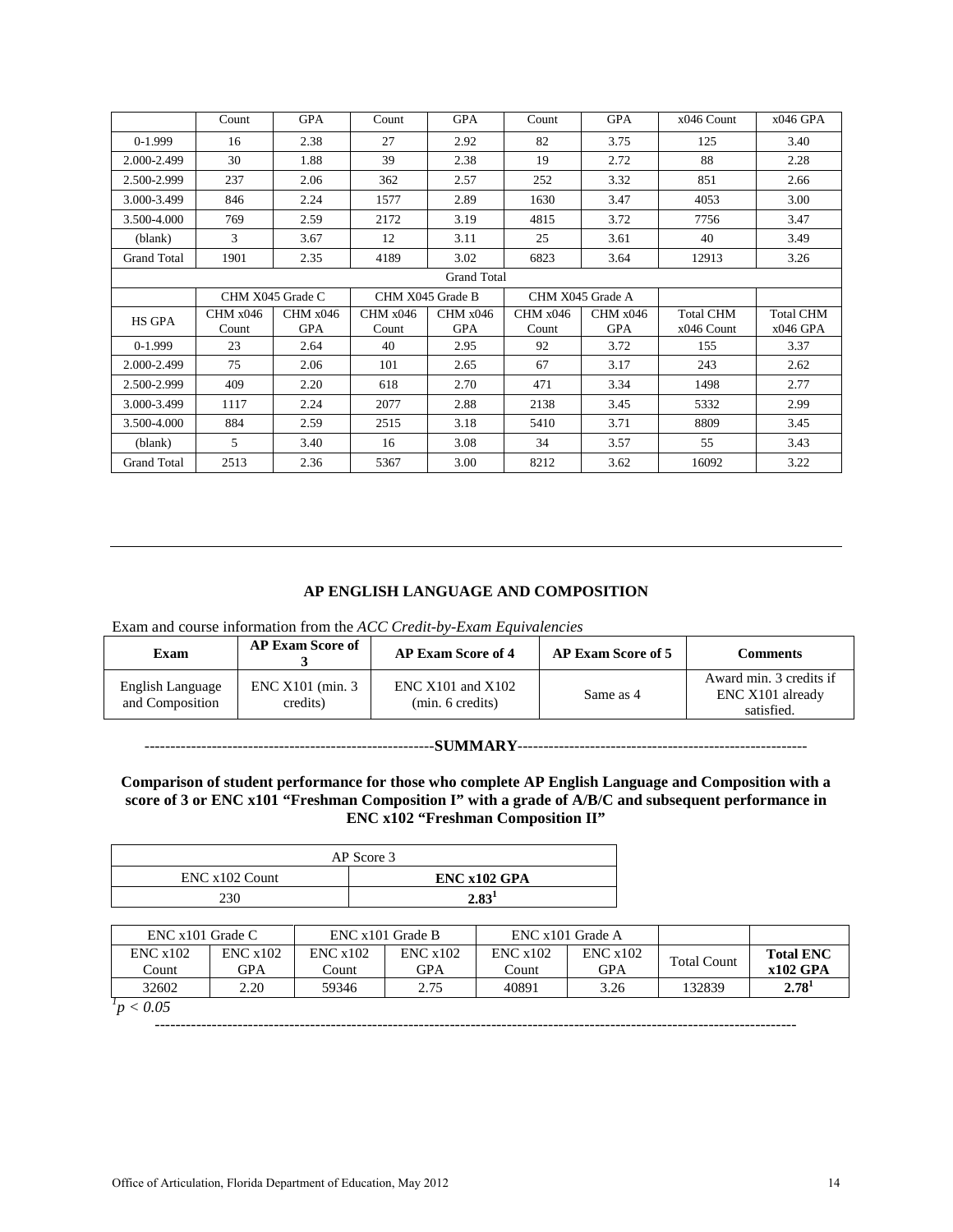|                    | Subsequent Course Taken in Florida College System      |               |
|--------------------|--------------------------------------------------------|---------------|
| <b>HS GPA</b>      | ENC x102 Count                                         | $ENCx102$ GPA |
| 0.000-1.999        | 6                                                      | 0.50          |
| 2.000-2.499        | 6                                                      | 1.83          |
| 2.500-2.999        | 22                                                     | 2.18          |
| 3.000-3.499        | 45                                                     | 3.04          |
| 3.500-4.000        | 24                                                     | 3.50          |
| <b>Grand Total</b> | 103                                                    | 2.75          |
|                    | Subsequent Course Taken in the State University System |               |
| <b>HS GPA</b>      | ENC x102 Count                                         | ENC x102 GPA  |
| 2.000-2.499        | $\overline{c}$                                         | 3.00          |
| 2.500-2.999        | 20                                                     | 2.40          |
| 3.000-3.499        | 61                                                     | 2.58          |
| 3.500-4.000        | 43                                                     | 3.59          |
| <b>NA</b>          | 1                                                      | 2.00          |
| <b>Grand Total</b> | 127                                                    | 2.89          |
|                    | <b>Grand Total</b>                                     |               |
| <b>HS GPA</b>      | ENC x102 Count                                         | ENC x102 GPA  |
| 0.000-1.999        | 6                                                      | 0.50          |
| 2.000-2.499        | 8                                                      | 2.13          |
| 2.500-2.999        | 42                                                     | 2.29          |
| 3.000-3.499        | 106                                                    | 2.78          |
| 3.500-4.000        | 67                                                     | 3.56          |
| <b>NA</b>          | 1                                                      | 2.00          |
| <b>Grand Total</b> | 230                                                    | 2.83          |

**AP English with score of 3 and subsequent performance in ENC x102 "Freshman Composition II" as next ENC course taken with two years**

## **ENC x101 "Freshman Composition I" with grade of A/B/C and subsequent performance in ENC x102 "Freshman Composition II" as next ENC course taken within two years**

| Subsequent Course Taken in Florida College System |                  |                               |                          |                               |                                                        |                               |                    |                              |  |
|---------------------------------------------------|------------------|-------------------------------|--------------------------|-------------------------------|--------------------------------------------------------|-------------------------------|--------------------|------------------------------|--|
|                                                   |                  | ENC x101 Grade C              |                          | ENC x101 Grade B              | ENC x101 Grade A                                       |                               |                    |                              |  |
|                                                   | ENCx102<br>Count | <b>ENC x102</b><br><b>GPA</b> | <b>ENC x102</b><br>Count | ENCx102<br><b>GPA</b>         | <b>ENC x102</b><br>Count                               | <b>ENC x102</b><br><b>GPA</b> | <b>Total Count</b> | Total ENC x102<br><b>GPA</b> |  |
| $0-1.999$                                         | 838              | 1.88                          | 1052                     | 2.28                          | 661                                                    | 2.97                          | 2551               | 2.35                         |  |
| 2.000-2.499                                       | 6961             | 1.85                          | 6973                     | 2.29                          | 2881                                                   | 2.76                          | 16815              | 2.20                         |  |
| 2.500-2.999                                       | 10769            | 2.14                          | 14412                    | 2.53                          | 6923                                                   | 2.94                          | 32104              | 2.49                         |  |
| 3.000-3.499                                       | 6501             | 2.42                          | 14575                    | 2.81                          | 9180                                                   | 3.21                          | 30256              | 2.85                         |  |
| 3.500-4.000                                       | 827              | 2.72                          | 4215                     | 3.16                          | 6524                                                   | 3.59                          | 11566              | 3.38                         |  |
| (blank)                                           | 51               | 2.29                          | 91                       | 2.59                          | 111                                                    | 3.59                          | 253                | 2.99                         |  |
| <b>Grand Total</b>                                | 25947            | 2.15                          | 41318                    | 2.65                          | 26280                                                  | 3.19                          | 93545              | 2.68                         |  |
|                                                   |                  |                               |                          |                               | Subsequent Course Taken in the State University System |                               |                    |                              |  |
|                                                   |                  | ENC x101 Grade C              |                          | ENC x101 Grade B              |                                                        | ENC x101 Grade A              |                    |                              |  |
|                                                   | ENCx102<br>Count | <b>ENC x102</b><br><b>GPA</b> | <b>ENC x102</b><br>Count | <b>ENC x102</b><br><b>GPA</b> | <b>ENC x102</b><br>Count                               | <b>ENC x102</b><br><b>GPA</b> | <b>Total Count</b> | Total ENC x102<br><b>GPA</b> |  |
| $0-1.999$                                         | 45               | 2.72                          | 86                       | 2.86                          | 84                                                     | 3.44                          | 215                | 3.07                         |  |
| 2.000-2.499                                       | 518              | 1.78                          | 512                      | 2.26                          | 155                                                    | 2.66                          | 1185               | 2.11                         |  |
| 2.500-2.999                                       | 2453             | 2.19                          | 4099                     | 2.61                          | 1928                                                   | 2.99                          | 8480               | 2.58                         |  |
| 3.000-3.499                                       | 3039             | 2.52                          | 9401                     | 2.99                          | 6778                                                   | 3.34                          | 19218              | 3.05                         |  |
| 3.500-4.000                                       | 595              | 2.80                          | 3902                     | 3.25                          | 5636                                                   | 3.62                          | 10133              | 3.43                         |  |
| (blank)                                           | 5                | 2.75                          | 28                       | 2.99                          | 30                                                     | 3.59                          | 63                 | 3.24                         |  |
| <b>Grand Total</b>                                | 6655             | 2.37                          | 18028                    | 2.95                          | 14611                                                  | 3.39                          | 39294              | 3.03                         |  |